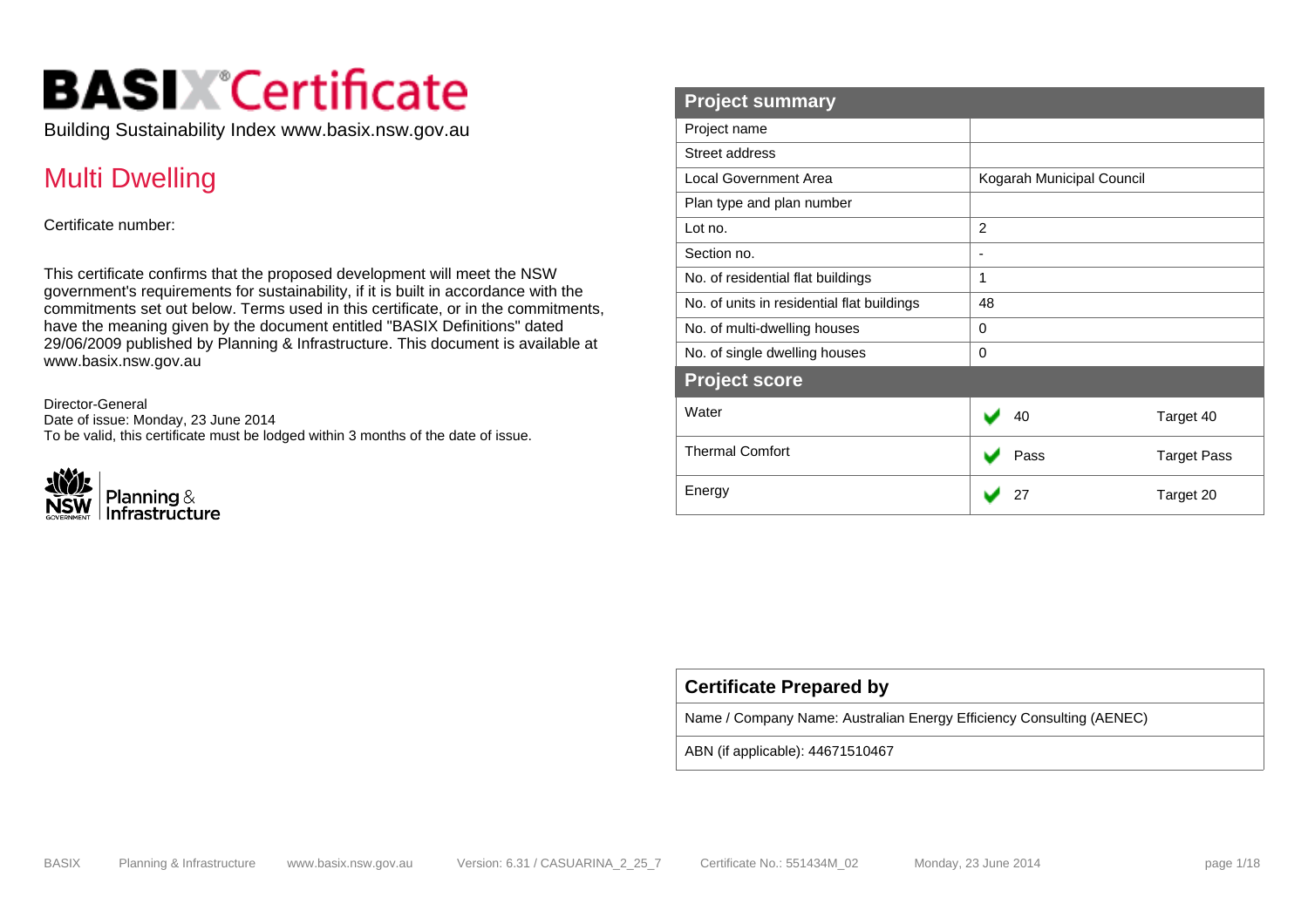# **Description of project**

### **Project address**

| Project name                                 |                           |  |  |  |  |  |
|----------------------------------------------|---------------------------|--|--|--|--|--|
| Street address                               |                           |  |  |  |  |  |
| Local Government Area                        | Kogarah Municipal Council |  |  |  |  |  |
| Plan type and plan number                    |                           |  |  |  |  |  |
| Lot no.                                      | 2                         |  |  |  |  |  |
| Section no.                                  | $\overline{\phantom{a}}$  |  |  |  |  |  |
| <b>Project type</b>                          |                           |  |  |  |  |  |
| No. of residential flat buildings            | 1                         |  |  |  |  |  |
| No. of units in residential flat buildings   | 48                        |  |  |  |  |  |
| No. of multi-dwelling houses                 | 0                         |  |  |  |  |  |
| No. of single dwelling houses                | 0                         |  |  |  |  |  |
| <b>Site details</b>                          |                           |  |  |  |  |  |
| Site area (m <sup>2</sup> )                  | 1263                      |  |  |  |  |  |
| Roof area (m <sup>2</sup> )                  | 432.8                     |  |  |  |  |  |
| Non-residential floor area (m <sup>2</sup> ) | 486                       |  |  |  |  |  |
| Residential car spaces                       | 53                        |  |  |  |  |  |
| Non-residential car spaces                   | 13                        |  |  |  |  |  |

| <b>Common area landscape</b>                                     |                            |
|------------------------------------------------------------------|----------------------------|
| Common area lawn (m <sup>2</sup> )                               | 80                         |
| Common area garden (m <sup>2</sup> )                             | 20                         |
| Area of indigenous or low water use<br>species (m <sup>2</sup> ) | 20                         |
| <b>Assessor details</b>                                          |                            |
| Assessor number                                                  | 20945                      |
| Certificate number                                               | 1006373300                 |
| Climate zone                                                     | 56                         |
| <b>Project score</b>                                             |                            |
| Water                                                            | Target 40<br>40            |
| <b>Thermal Comfort</b>                                           | <b>Target Pass</b><br>Pass |
| Energy                                                           | 27<br>Target 20            |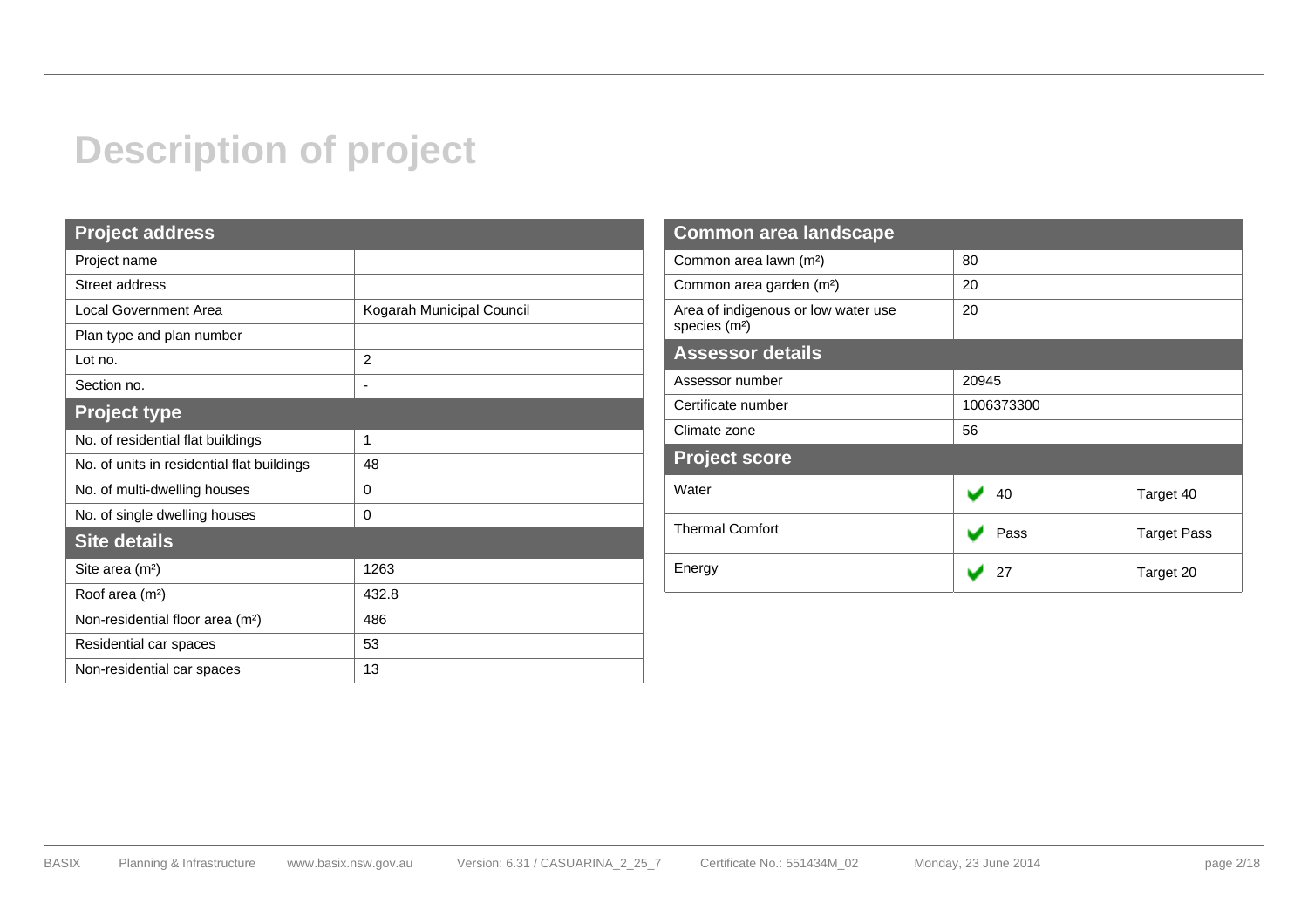# **Description of project**

The tables below describe the dwellings and common areas within the project

### **Residential flat buildings - Building1, 48 dwellings, 8 storeys above ground**

| $\bullet$<br>Ē<br><b>Dwelling</b> | oms<br>of bedro<br>$\frac{1}{2}$ | $\overleftarrow{\mathbf{o}}$<br>$\frac{8}{2}$<br><b>itioned</b><br>(m <sup>2</sup> )<br>To l<br>$\mathbf{a}$<br>Ξ.<br>$\overline{a}$<br>$\cup$ | Unconditioned<br>fl <u>o</u> or area (m <sup>2</sup> ) | ø<br>$\overline{\textbf{e}}$<br>of garde<br>(m <sup>2</sup> )<br>lawn<br>$\mathbf{a}$<br>É, | ecies<br>$\frac{5}{3}$<br>m <sup>2</sup> )<br>enous<br>area n<br>ndig<br>(min | $\overline{\mathbf{r}}$<br><b>Dwelling</b> | No. of bedrooms | Conditioned floor<br>area (m <sup>2</sup> )<br>area | nditioned<br>· area (m <sup>2</sup> )<br>$\overline{8}$ $\overline{5}$<br>ŏ.<br>$\frac{5}{2}$ $\frac{8}{5}$ | لانا<br>$\epsilon$<br>of gard<br>(m <sup>2</sup> )<br>Area<br>Iawn | dies<br>$\mathbf{d}$<br>$\sim$<br>$\frac{1}{2}$<br>uon<br>$\overline{a}$<br>a E<br>ō<br>lndig<br>(min | $\bullet$<br>Ē.<br><b>Dwelling</b> | of bedrooms<br>$\dot{\mathsf{S}}$ | $\overline{\mathbf{o}}$<br>$\epsilon$<br>ē<br>ਨ<br>ditioned<br>a (m <sup>2</sup> )<br>$\overline{\mathbf{S}}$<br>Οīπ | Unconditioned<br>floor area (m <sup>2</sup> ) | ھ<br>rden<br>of gai<br>(m <sup>2</sup> )<br>Area<br>Iawn | cies<br>$\mathbf{d}$<br>ดี<br>ด้า<br>m <sup>2</sup> )<br>enous<br>area m<br>indige<br>(min | $\bullet$<br>Е<br>$\bullet$<br><b>Dwellin</b> | of bedrooms<br>$\frac{1}{2}$ | floor<br>Conditioned<br>area (m <sup>2</sup> )<br>area | Unconditioned<br>floor area (m <sup>2</sup> ) | Ø<br>of garden<br>(m <sup>2</sup> )<br>Area<br>Iawn | <u>les</u><br>$\boldsymbol{\omega}$<br>$\frac{5}{2}$ ត្តិ៍<br><b>S</b><br>$\frac{1}{2}$ eal<br>Indig<br>(min |
|-----------------------------------|----------------------------------|------------------------------------------------------------------------------------------------------------------------------------------------|--------------------------------------------------------|---------------------------------------------------------------------------------------------|-------------------------------------------------------------------------------|--------------------------------------------|-----------------|-----------------------------------------------------|-------------------------------------------------------------------------------------------------------------|--------------------------------------------------------------------|-------------------------------------------------------------------------------------------------------|------------------------------------|-----------------------------------|----------------------------------------------------------------------------------------------------------------------|-----------------------------------------------|----------------------------------------------------------|--------------------------------------------------------------------------------------------|-----------------------------------------------|------------------------------|--------------------------------------------------------|-----------------------------------------------|-----------------------------------------------------|--------------------------------------------------------------------------------------------------------------|
|                                   | $\overline{2}$                   | 78.0                                                                                                                                           | 16.0                                                   | 0                                                                                           | 0                                                                             | $\overline{2}$                             | $\overline{2}$  | 75.0                                                | 4.0                                                                                                         | 0                                                                  | $\Omega$                                                                                              | 3                                  | $\overline{2}$                    | 76.0                                                                                                                 | 5.0                                           | 0                                                        | 0                                                                                          | 4                                             | $\overline{2}$               | 76.0                                                   | 5.0                                           | $\Omega$                                            | 0                                                                                                            |
| 5                                 | $\overline{2}$                   | 75.0                                                                                                                                           | 4.0                                                    | 0                                                                                           | 0                                                                             | 6                                          | $\overline{2}$  | 78.0                                                | 16.0                                                                                                        | 0                                                                  | $\Omega$                                                                                              | $\overline{7}$                     | 2                                 | 78.0                                                                                                                 | 16.0                                          | 0                                                        | 0                                                                                          | 8                                             | 2                            | 75.0                                                   | 4.0                                           | 0                                                   | 0                                                                                                            |
| 9                                 | $\overline{2}$                   | 76.0                                                                                                                                           | 5.0                                                    | 0                                                                                           | 0                                                                             | 10                                         | $\overline{2}$  | 76.0                                                | 5.0                                                                                                         | 0                                                                  | 0                                                                                                     | 11                                 | 2                                 | 75.0                                                                                                                 | 4.0                                           | 0                                                        | 0                                                                                          | 12                                            | 2                            | 78.0                                                   | 16.0                                          | 0                                                   | 0                                                                                                            |
| 13                                | 2                                | 78.0                                                                                                                                           | 16.0                                                   | 0                                                                                           | 0                                                                             | 14                                         | $\overline{2}$  | 75.0                                                | 4.0                                                                                                         | 0                                                                  | $\Omega$                                                                                              | 15                                 | 2                                 | 76.0                                                                                                                 | 5.0                                           | 0                                                        | 0                                                                                          | 16                                            | 2                            | 76.0                                                   | 5.0                                           | 0                                                   | 0                                                                                                            |
| 17                                | $\overline{2}$                   | 75.0                                                                                                                                           | 4.0                                                    | 0                                                                                           | 0                                                                             | 18                                         | $\overline{2}$  | 78.0                                                | 16.0                                                                                                        | 0                                                                  | 0                                                                                                     | 19                                 | $\overline{2}$                    | 78.0                                                                                                                 | 16.0                                          | 0                                                        | 0                                                                                          | 20                                            | 2                            | 75.0                                                   | 4.0                                           | 0                                                   | 0                                                                                                            |
| 21                                | $\overline{2}$                   | 73.0                                                                                                                                           | 12.0                                                   | 0                                                                                           | 0                                                                             | 22                                         |                 | 68.0                                                | 16.0                                                                                                        | 0                                                                  | $\mathbf 0$                                                                                           | 23                                 | $\overline{2}$                    | 75.0                                                                                                                 | 4.0                                           | 0                                                        | 0                                                                                          | 24                                            | 2                            | 78.0                                                   | 16.0                                          | 0                                                   | 0                                                                                                            |
| 25                                | 2                                | 78.0                                                                                                                                           | 16.0                                                   | 0                                                                                           | $\Omega$                                                                      | 26                                         | $\overline{2}$  | 75.0                                                | 4.0                                                                                                         | $\Omega$                                                           | $\Omega$                                                                                              | 27                                 |                                   | 68.0                                                                                                                 | 16.0                                          | 0                                                        | 0                                                                                          | 28                                            |                              | 68.0                                                   | 16.0                                          | 0                                                   | 0                                                                                                            |
| 29                                | $\overline{2}$                   | 75.0                                                                                                                                           | 4.0                                                    | 0                                                                                           | 0                                                                             | 30                                         | $\overline{2}$  | 78.0                                                | 16.0                                                                                                        | 0                                                                  | 0                                                                                                     | 31                                 | 2                                 | 78.0                                                                                                                 | 16.0                                          | 0                                                        | 0                                                                                          | 32                                            | $\overline{2}$               | 75.0                                                   | 4.0                                           | 0                                                   | 0                                                                                                            |
| 33                                | $\mathbf{1}$                     | 68.0                                                                                                                                           | 16.0                                                   | 0                                                                                           | 0                                                                             | 34                                         |                 | 68.0                                                | 16.0                                                                                                        | 0                                                                  | $\Omega$                                                                                              | 35                                 | 2                                 | 75.0                                                                                                                 | 4.0                                           | 0                                                        | 0                                                                                          | 36                                            | $\overline{2}$               | 78.0                                                   | 16.0                                          | 0                                                   | 0                                                                                                            |
| 37                                | $\overline{2}$                   | 67.0                                                                                                                                           | 7.0                                                    | 0                                                                                           | 0                                                                             | 38                                         | $\overline{2}$  | 61.0                                                | 7.0                                                                                                         | 0                                                                  | $\Omega$                                                                                              | 39                                 | 2                                 | 64.0                                                                                                                 | 4.0                                           | 0                                                        | $\Omega$                                                                                   | 40                                            | 2                            | 67.0                                                   | 4.0                                           | 0                                                   | 0                                                                                                            |
| 41                                | $\overline{2}$                   | 61.0                                                                                                                                           | 7.0                                                    | 0                                                                                           | 0                                                                             | 42                                         | $\overline{2}$  | 67.0                                                | 7.0                                                                                                         | 0                                                                  | 0                                                                                                     | 43                                 | 2                                 | 67.0                                                                                                                 | 7.0                                           | 0                                                        | 0                                                                                          | 44                                            | 2                            | 61.0                                                   | 7.0                                           | 0                                                   | 0                                                                                                            |
| 45                                | 2                                | 64.0                                                                                                                                           | 4.0                                                    | 0                                                                                           | 0                                                                             | 46                                         | $\overline{2}$  | 64.0                                                | 4.0                                                                                                         | 0                                                                  | 0                                                                                                     | 47                                 | 2                                 | 61.0                                                                                                                 | 7.0                                           | 0                                                        | 0                                                                                          | 48                                            | 2                            | 67.0                                                   | 7.0                                           | 0                                                   | 0                                                                                                            |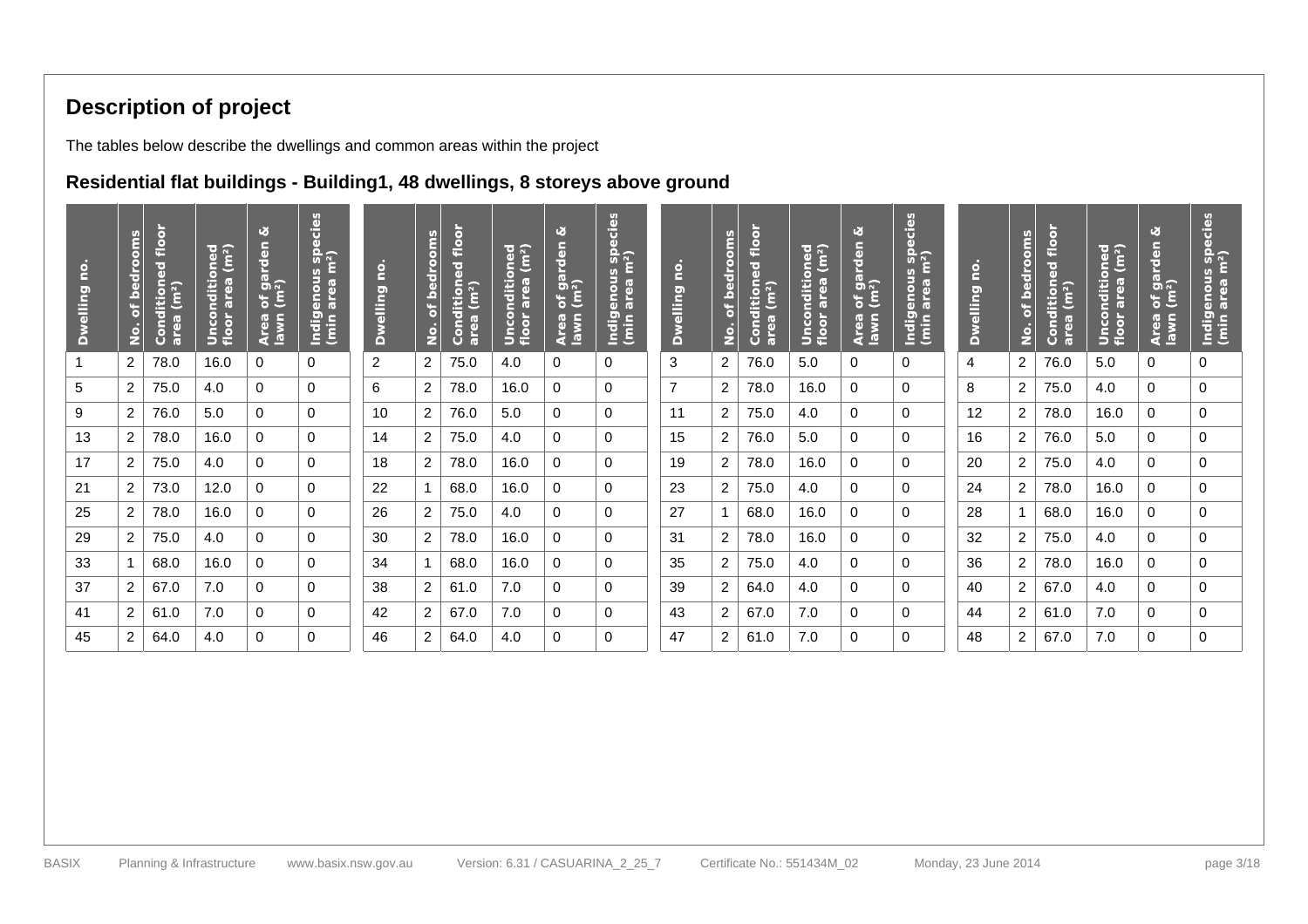# **Description of project**

The tables below describe the dwellings and common areas within the project

# **Common areas of unit building - Building1**

| <b>Common area</b>              | Floor area (m <sup>2</sup> ) | <b>Common area</b>            | <b>Flo</b> |
|---------------------------------|------------------------------|-------------------------------|------------|
| Car park area (No. 1)           | 1207                         | Car park area (No. 2)         | 120        |
| Lift car $(No. 2)$              |                              | Lift motor room (No. 1)       | 5.05       |
| Switch room (No. 1)             | 8                            | Switch room (No. 2)           | 25         |
| Community room (No. 1)          | 11.6                         | Plant or service room (No. 1) | 16         |
| Caretaker's room                | 5                            | Disabled WC                   | 5.2        |
| Cleaner's Room                  | 5.2                          | Female WC                     | 8          |
| Ground floor lobby type (No. 1) | 11.6                         | Hallway/lobby type (No. 1)    | 176        |

| <b>Common area</b>              | Floor area (m <sup>2</sup> ) | <b>Common area</b>            | Floor area (m <sup>2</sup> ) | <b>Common area</b>            | Floor area (m <sup>2</sup> ) |
|---------------------------------|------------------------------|-------------------------------|------------------------------|-------------------------------|------------------------------|
| Car park area (No. 1)           | 1207                         | Car park area (No. 2)         | 1207                         | Lift car $(No. 1)$            |                              |
| Lift car (No. 2)                | -                            | Lift motor room (No. 1)       | 5.05                         | Lift motor room (No. 2)       | 5.05                         |
| Switch room (No. 1)             | 8                            | Switch room (No. 2)           | 25                           | Garbage room (No. 1)          | 10.5                         |
| Community room (No. 1)          | 11.6                         | Plant or service room (No. 1) | 16                           | Plant or service room (No. 2) | 29                           |
| Caretaker's room                | 5                            | Disabled WC                   | 5.2                          | Kitchen                       | 3.9                          |
| Cleaner's Room                  | 5.2                          | Female WC                     | 8                            | Male WC                       |                              |
| Ground floor lobby type (No. 1) | 11.6                         | Hallway/lobby type (No. 1)    | 176                          |                               |                              |

| <b>Common area</b>            | Floor area (m <sup>2</sup> ) |
|-------------------------------|------------------------------|
| Lift car $(No. 1)$            |                              |
| Lift motor room (No. 2)       | 5.05                         |
| Garbage room (No. 1)          | 10.5                         |
| Plant or service room (No. 2) | 29                           |
| Kitchen                       | 3.9                          |
| Male WC                       | 8                            |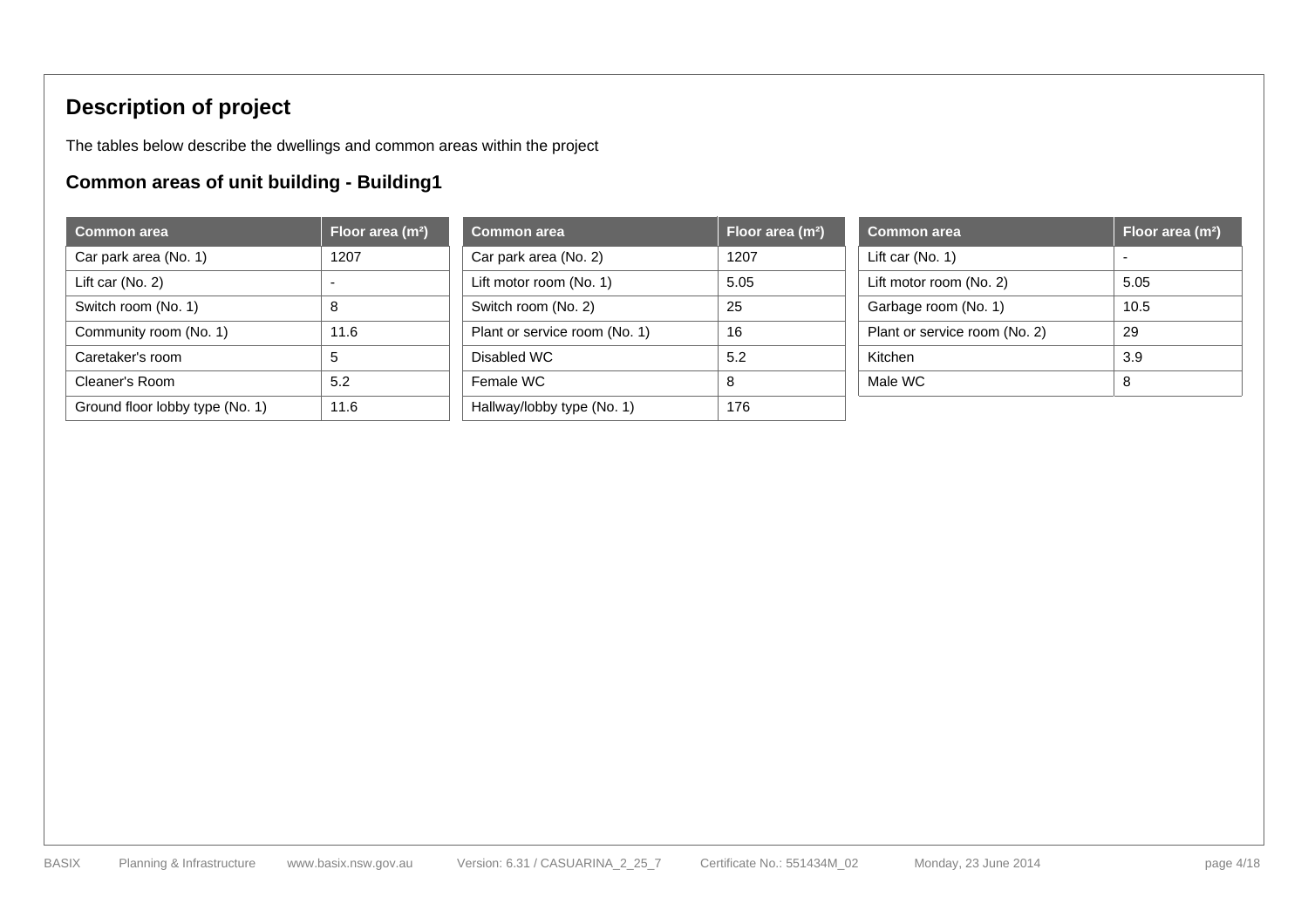# **Schedule of BASIX commitments**

1. Commitments for Residential flat buildings - Building1

(a) Dwellings

(i) Water

(ii) Energy

(iii) Thermal Comfort

(b) Common areas and central systems/facilities

(i) Water

(ii) Energy

2. Commitments for multi-dwelling houses

3. Commitments for single dwelling houses

4. Commitments for common areas and central systems/facilities for the development (non-building specific)

(i) Water

(ii) Energy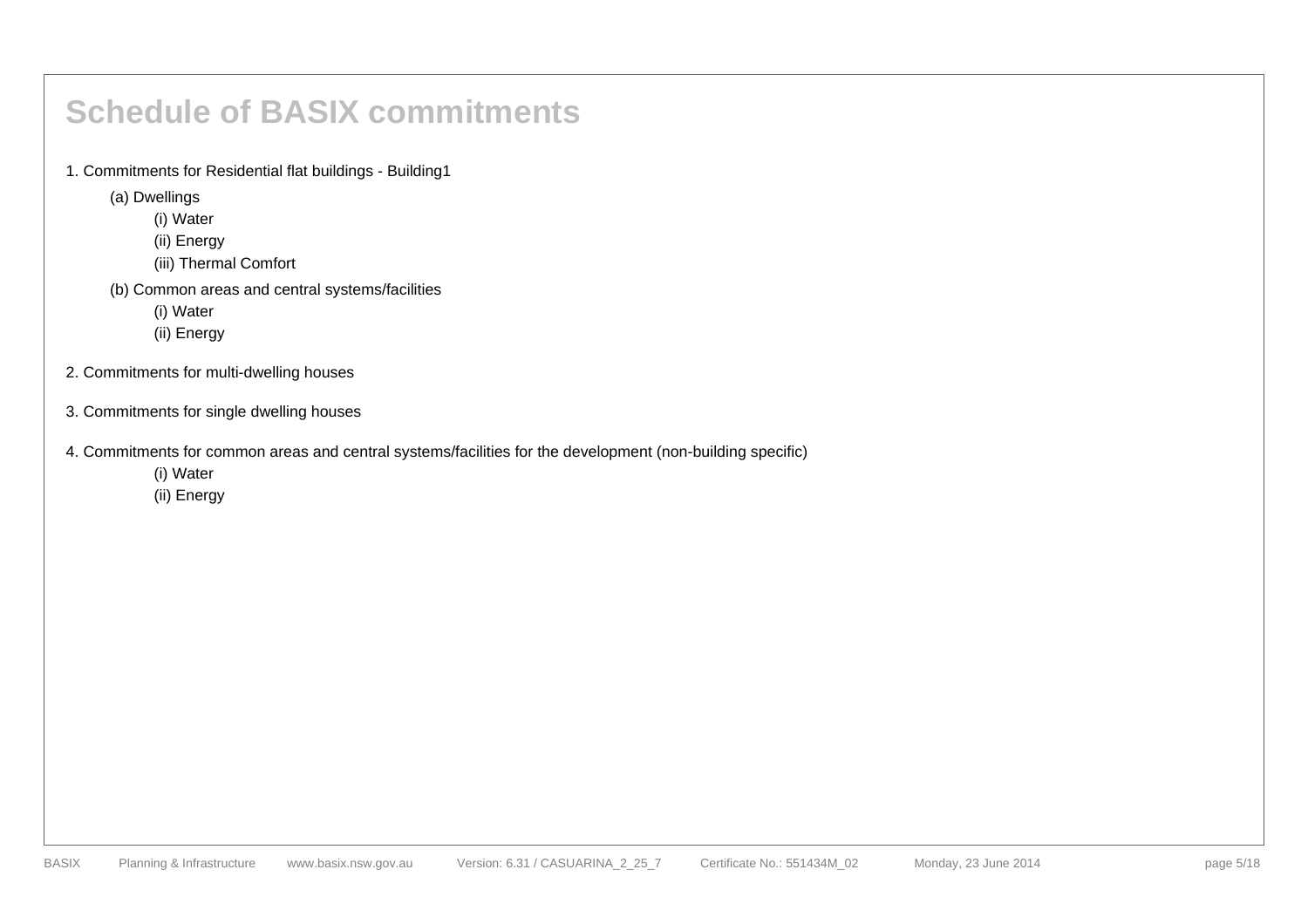### **Schedule of BASIX commitments**

The commitments set out below regulate how the proposed development is to be carried out. It is a condition of any development consent granted, or complying development certificate issued, for the proposed development, that BASIX commitments be complied with.

### **1. Commitments for Residential flat buildings - Building1**

#### **(a) Dwellings**

| (i) Water                                                                                                                                                                                                                                                                                                                                                                                                      | Show on<br>DA plans | Show on CC/CDC<br>plans & specs | <b>Certifier</b><br>check |
|----------------------------------------------------------------------------------------------------------------------------------------------------------------------------------------------------------------------------------------------------------------------------------------------------------------------------------------------------------------------------------------------------------------|---------------------|---------------------------------|---------------------------|
| (a) The applicant must comply with the commitments listed below in carrying out the development of a dwelling listed in a table below.                                                                                                                                                                                                                                                                         |                     |                                 |                           |
| (b) The applicant must plant indigenous or low water use species of vegetation throughout the area of land specified for the dwelling<br>in the "Indigenous species" column of the table below, as private landscaping for that dwelling. (This area of indigenous vegetation<br>is to be contained within the "Area of garden and lawn" for the dwelling specified in the "Description of Project" table).    |                     |                                 |                           |
| (c) If a rating is specified in the table below for a fixture or appliance to be installed in the dwelling, the applicant must ensure that<br>each such fixture and appliance meets the rating specified for it.                                                                                                                                                                                               |                     |                                 |                           |
| (d) The applicant must install an on demand hot water recirculation system which regulates all hot water use throughout the dwelling,<br>where indicated for a dwelling in the "HW recirculation or diversion" column of the table below.                                                                                                                                                                      |                     |                                 |                           |
| (e) The applicant must install:                                                                                                                                                                                                                                                                                                                                                                                |                     |                                 |                           |
| (aa) a hot water diversion system to all showers, kitchen sinks and all basins in the dwelling, where indicated for a dwelling in<br>the "HW recirculation or diversion" column of the table below; and                                                                                                                                                                                                        |                     |                                 |                           |
| (bb) a separate diversion tank (or tanks) connected to the hot water diversion systems of at least 100 litres. The applicant<br>must connect the hot water diversion tank to all toilets in the dwelling.                                                                                                                                                                                                      |                     |                                 |                           |
| (e) The applicant must not install a private swimming pool or spa for the dwelling, with a volume exceeding that specified for it in the<br>table below.                                                                                                                                                                                                                                                       |                     |                                 |                           |
| (f) If specified in the table, that pool or spa (or both) must have a pool cover or shading (or both).                                                                                                                                                                                                                                                                                                         |                     |                                 |                           |
| (g) The pool or spa must be located as specified in the table.                                                                                                                                                                                                                                                                                                                                                 |                     |                                 |                           |
| (h) The applicant must install, for the dwelling, each alternative water supply system, with the specified size, listed for that dwelling in<br>the table below. Each system must be configured to collect run-off from the areas specified (excluding any area which supplies<br>any other alternative water supply system), and to divert overflow as specified. Each system must be connected as specified. |                     |                                 |                           |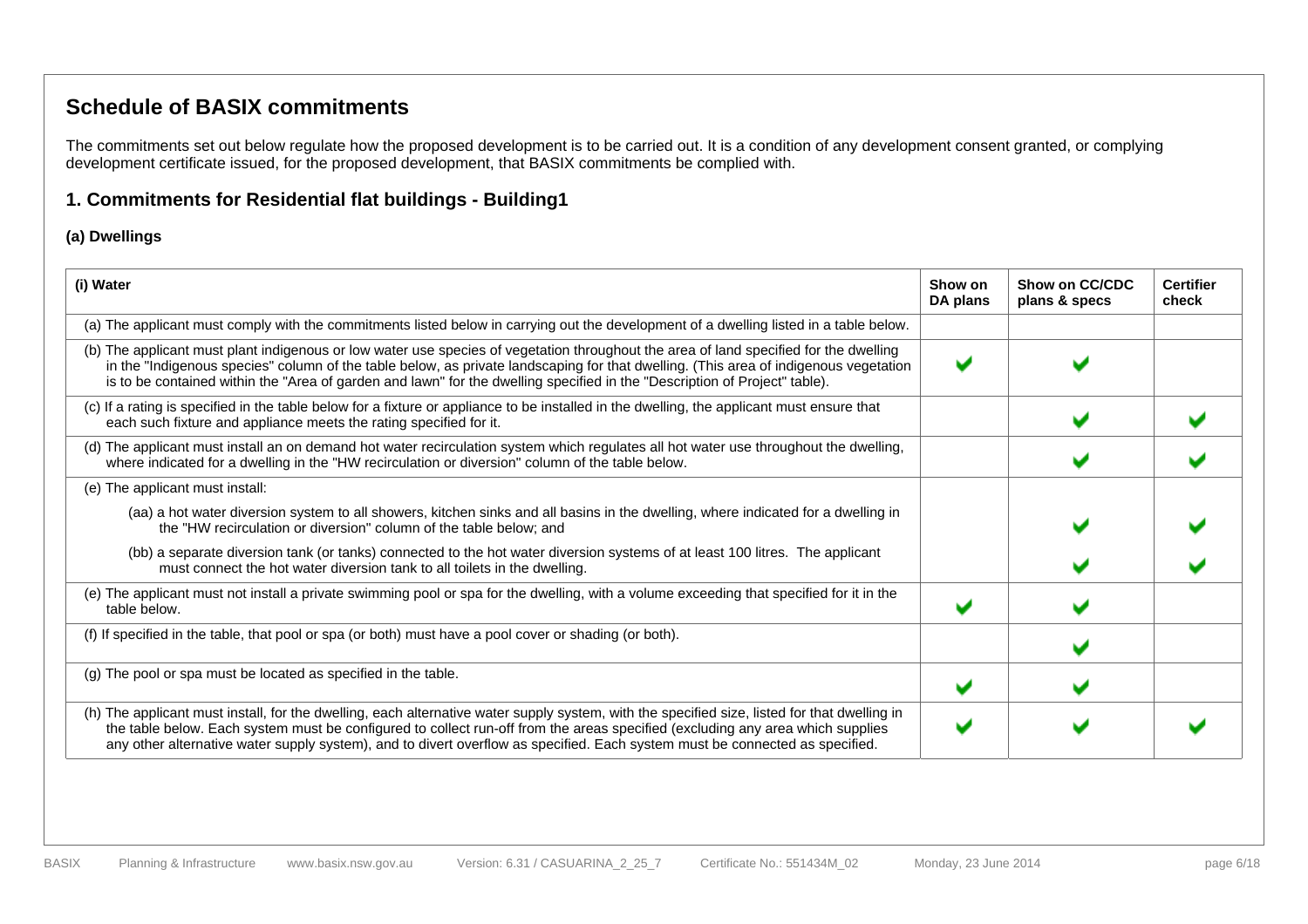|                                                                                                                                                       |                                                        |                                          | <b>Fixtures</b>               |                         |                                            |                           | <b>Appliances</b>    |                           |               | Individual pool          |                |                                   | Individual spa      |               |
|-------------------------------------------------------------------------------------------------------------------------------------------------------|--------------------------------------------------------|------------------------------------------|-------------------------------|-------------------------|--------------------------------------------|---------------------------|----------------------|---------------------------|---------------|--------------------------|----------------|-----------------------------------|---------------------|---------------|
| <b>Dwelling</b><br>no.                                                                                                                                | All<br>shower-<br>heads                                | <b>All toilet</b><br>flushing<br>systems | <b>All</b><br>kitchen<br>taps | All<br>bathroom<br>taps | <b>HW</b><br>recirculation<br>or diversion | All<br>clothes<br>washers | All dish-<br>washers | Volume<br>(max<br>volume) | Pool<br>cover | Pool<br><b>location</b>  | Pool<br>shaded | <b>Volume</b><br>(max)<br>volume) | <b>Spa</b><br>cover | Spa<br>shaded |
| 1, 2, 3,<br>4, 5, 6,<br>7, 8, 9,<br>10, 31,<br>32, 33,<br>34, 35,<br>36, 37,<br>38, 39,<br>40                                                         | $3 \text{ star}$ (><br>$6$ but $\leq$<br>7.5<br>L/min) | 4 star                                   | 6 star                        | 6 star                  | no                                         | $\sim$                    | 2.5 star             | $\sim$                    | $\sim$        | $\sim$                   | $\sim$         | $\sim$                            | $\sim$              | $\sim$        |
| 11, 12,<br>13, 14,<br>15, 16,<br>17, 18,<br>19, 20,<br>21, 22,<br>23, 24,<br>25, 26,<br>27, 28,<br>29, 30,<br>41, 42,<br>43, 44,<br>45, 46,<br>47, 48 | 3 star $($<br>6 but $\leq$<br>7.5<br>L/min)            | 4 star                                   | 6 star                        | 6 star                  | no                                         | $\sim$                    | 2.5 star             | $\sim$                    | $\sim$        | $\overline{\phantom{a}}$ | $\sim$         | $\sim$                            | $\sim$              | $\sim$        |

|              |                                     | Alternative water source |               |                         |                             |                       |                |            |  |  |  |
|--------------|-------------------------------------|--------------------------|---------------|-------------------------|-----------------------------|-----------------------|----------------|------------|--|--|--|
| Dwelling no. | Alternative water<br>supply systems | <b>Size</b>              | Configuration | Landscape<br>connection | Toilet<br>connection<br>(s) | Laundry<br>connection | Pool<br>top-up | Spa top-up |  |  |  |

| (ii) Energy                                                                                                                               | Show on  | Show on CC/CDC | <b>Certifier</b> |
|-------------------------------------------------------------------------------------------------------------------------------------------|----------|----------------|------------------|
|                                                                                                                                           | DA plans | plans & specs  | check            |
| The applicant must comply with the commitments listed below in carrying out the development of a dwelling listed in a table below.<br>(a) |          |                |                  |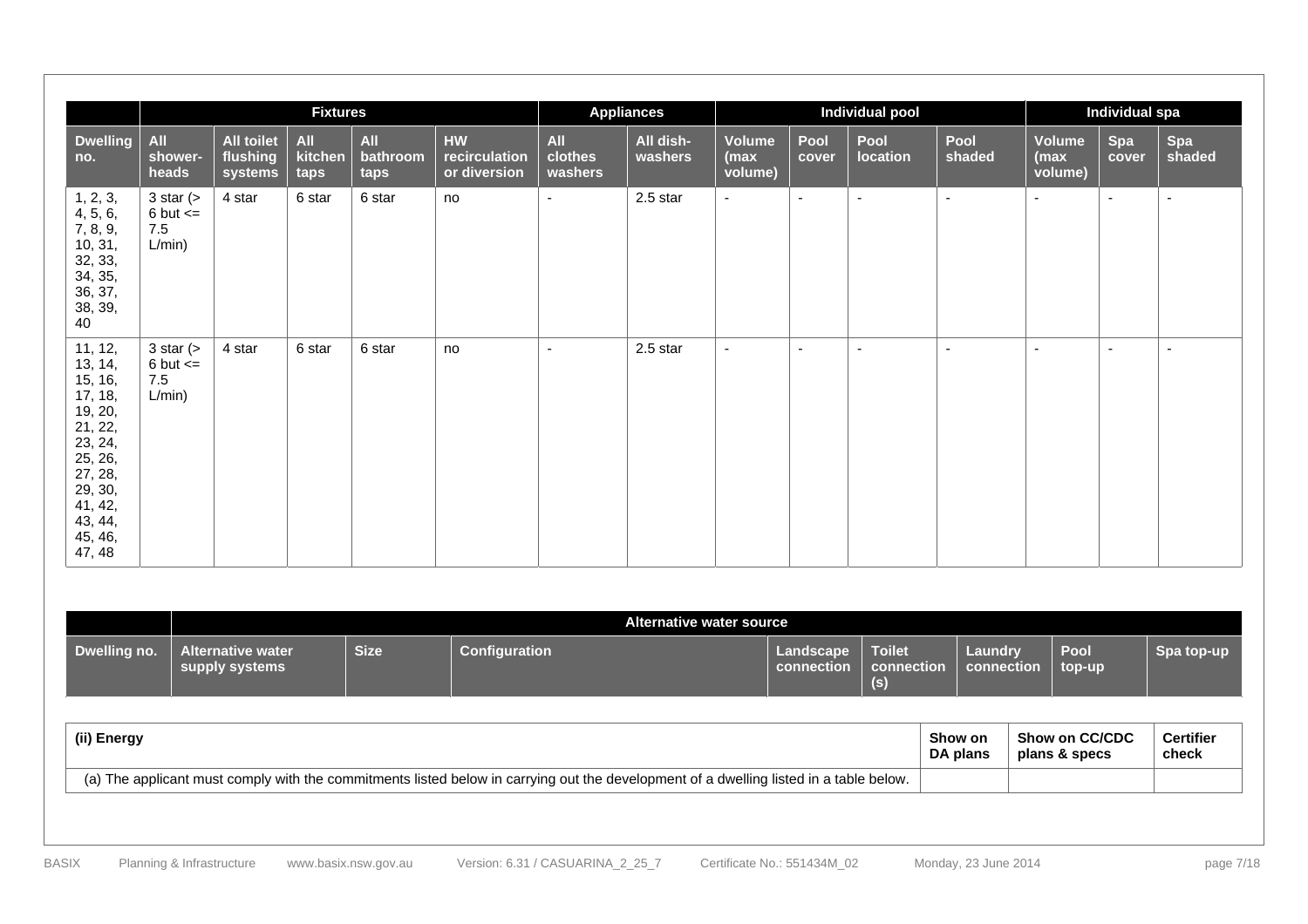| (ii) Energy                                                                                                                                                                                                                                                                                                                                                                                                                                                                                                                                                                                                                      | Show on<br>DA plans | Show on CC/CDC<br>plans & specs | <b>Certifier</b><br>check |
|----------------------------------------------------------------------------------------------------------------------------------------------------------------------------------------------------------------------------------------------------------------------------------------------------------------------------------------------------------------------------------------------------------------------------------------------------------------------------------------------------------------------------------------------------------------------------------------------------------------------------------|---------------------|---------------------------------|---------------------------|
| (b) The applicant must install each hot water system specified for the dwelling in the table below, so that the dwelling's hot water is<br>supplied by that system. If the table specifies a central hot water system for the dwelling, then the applicant must connect that<br>central system to the dwelling, so that the dwelling's hot water is supplied by that central system.                                                                                                                                                                                                                                             |                     |                                 |                           |
| (c) The applicant must install, in each bathroom, kitchen and laundry of the dwelling, the ventilation system specified for that room in<br>the table below. Each such ventilation system must have the operation control specified for it in the table.                                                                                                                                                                                                                                                                                                                                                                         |                     |                                 |                           |
| (d) The applicant must install the cooling and heating system/s specified for the dwelling under the "Living areas" and "Bedroom<br>areas" headings of the "Cooling" and "Heating" columns in the table below, in/for at least 1 living/bedroom area of the dwelling. If<br>no cooling or heating system is specified in the table for "Living areas" or "Bedroom areas", then no systems may be installed in<br>any such areas. If the term "zoned" is specified beside an air conditioning system, then the system must provide for day/night<br>zoning between living areas and bedrooms.                                     |                     |                                 |                           |
| (e) This commitment applies to each room or area of the dwelling which is referred to in a heading to the "Artificial lighting" column of<br>the table below (but only to the extent specified for that room or area). The applicant must ensure that the "primary type of artificial<br>lighting" for each such room in the dwelling is fluorescent lighting or light emitting diode (LED) lighting. If the term "dedicated" is<br>specified for a particular room or area, then the light fittings in that room or area must only be capable of being used for<br>fluorescent lighting or light emitting diode (LED) lighting. |                     |                                 |                           |
| (f) This commitment applies to each room or area of the dwelling which is referred to in a heading to the "Natural lighting" column of<br>the table below (but only to the extent specified for that room or area). The applicant must ensure that each such room or area is<br>fitted with a window and/or skylight.                                                                                                                                                                                                                                                                                                            |                     |                                 |                           |
| (g) This commitment applies if the applicant installs a water heating system for the dwelling's pool or spa. The applicant must:                                                                                                                                                                                                                                                                                                                                                                                                                                                                                                 |                     |                                 |                           |
| (aa) install the system specified for the pool in the "Individual Pool" column of the table below (or alternatively must not install<br>any system for the pool). If specified, the applicant must install a timer, to control the pool's pump; and                                                                                                                                                                                                                                                                                                                                                                              |                     |                                 |                           |
| (bb) install the system specified for the spa in the "Individual Spa" column of the table below (or alternatively must not install<br>any system for the spa). If specified, the applicant must install a timer to control the spa's pump.                                                                                                                                                                                                                                                                                                                                                                                       |                     |                                 |                           |
| (h) The applicant must install in the dwelling:                                                                                                                                                                                                                                                                                                                                                                                                                                                                                                                                                                                  |                     |                                 |                           |
| (aa) the kitchen cook-top and oven specified for that dwelling in the "Appliances & other efficiency measures" column of the<br>table below;                                                                                                                                                                                                                                                                                                                                                                                                                                                                                     |                     |                                 |                           |
| (bb) each appliance for which a rating is specified for that dwelling in the "Appliances & other efficiency measures" column of<br>the table, and ensure that the appliance has that minimum rating; and                                                                                                                                                                                                                                                                                                                                                                                                                         |                     |                                 |                           |
| (cc) any clothes drying line specified for the dwelling in the "Appliances & other efficiency measures" column of the table.                                                                                                                                                                                                                                                                                                                                                                                                                                                                                                     |                     |                                 |                           |
| (i) If specified in the table, the applicant must carry out the development so that each refrigerator space in the dwelling is "well<br>ventilated".                                                                                                                                                                                                                                                                                                                                                                                                                                                                             |                     |                                 |                           |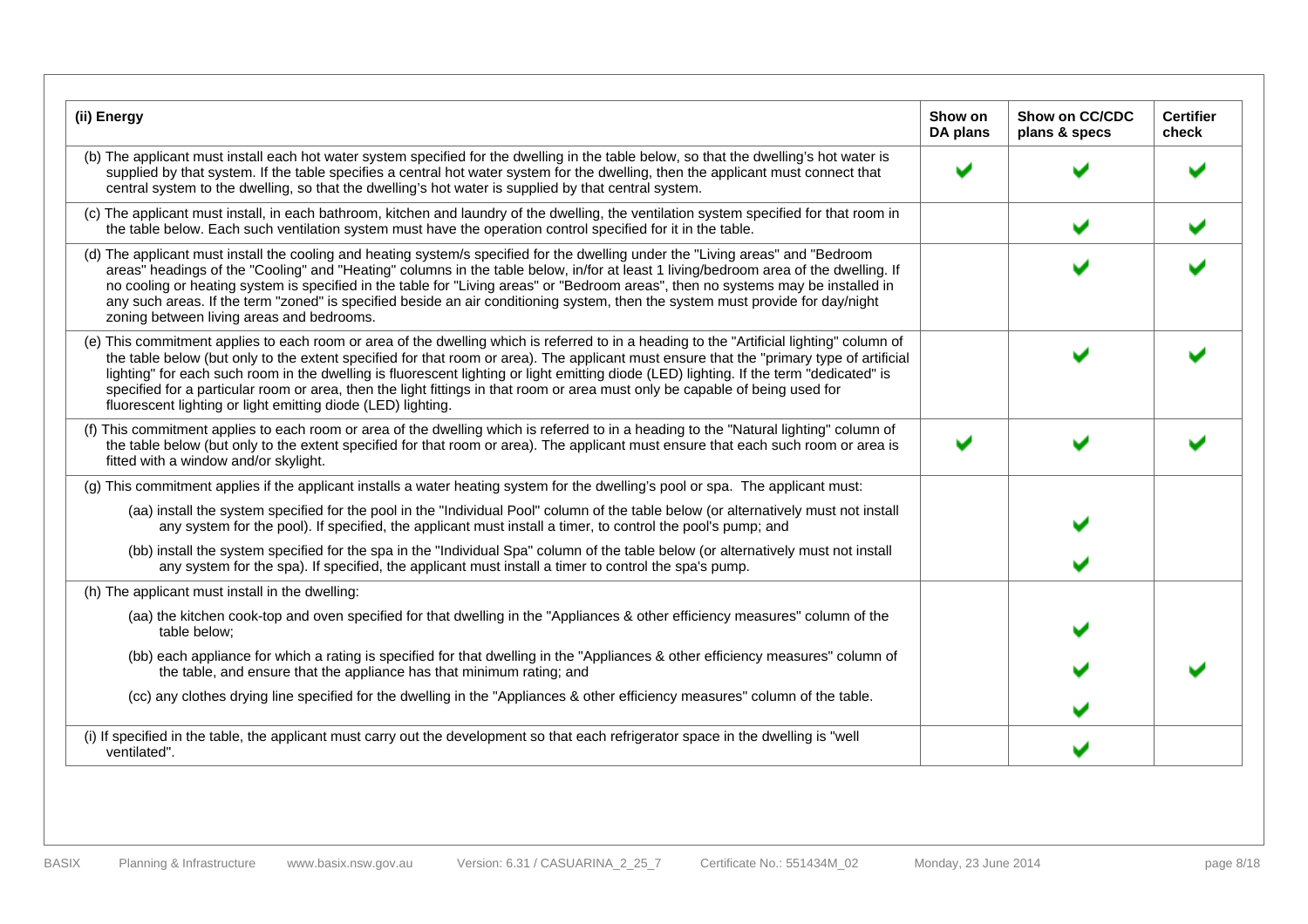|                        | <b>Hot water</b>            |                                             | <b>Bathroom ventilation system</b> |                               | Kitchen ventilation system | <b>Laundry ventilation system</b>           |                          |  |
|------------------------|-----------------------------|---------------------------------------------|------------------------------------|-------------------------------|----------------------------|---------------------------------------------|--------------------------|--|
| <b>Dwelling</b><br>no. | Hot water system            | Each bathroom                               | <b>Operation control</b>           | Each kitchen                  | <b>Operation control</b>   | <b>Each laundry</b>                         | <b>Operation control</b> |  |
| Αll<br>dwellings       | gas instantaneous 6<br>star | individual fan, ducted<br>to facade or roof | manual switch on/off               | individual fan, not<br>ducted | manual switch on/off       | individual fan, ducted<br>to facade or roof | manual switch on/off     |  |

|                                                                                                                                                                                                              |                                             | Cooling                  |                                             | <b>Heating</b>   | <b>Artificial lighting</b>       |                                          |                    |                                     |                    |                        | <b>Natural lighting</b>                       |                        |
|--------------------------------------------------------------------------------------------------------------------------------------------------------------------------------------------------------------|---------------------------------------------|--------------------------|---------------------------------------------|------------------|----------------------------------|------------------------------------------|--------------------|-------------------------------------|--------------------|------------------------|-----------------------------------------------|------------------------|
| no.                                                                                                                                                                                                          | Dwelling living areas                       | bedroom<br>areas         | living areas                                | bedroom<br>areas | No. of<br>bedrooms<br>&/or study | No. of<br>living &/or<br>dining<br>rooms | Each<br>kitchen    | <b>All</b><br>bathrooms/<br>toilets | Each<br>laundry    | <b>All</b><br>hallways | No. of<br><b>bathrooms</b><br>&/or<br>toilets | <b>Main</b><br>kitchen |
| 1, 2, 3,<br>4, 5, 6,<br>7, 8, 9,<br>10 <sup>°</sup>                                                                                                                                                          | 1-phase<br>airconditioning<br>EER 3.0 - 3.5 | $\overline{\phantom{a}}$ | 1-phase<br>airconditioning<br>EER 3.0 - 3.5 | $\sim$           | (dedicated)                      | (dedicated)                              | yes<br>(dedicated) | yes<br>(dedicated)                  | yes<br>(dedicated) | yes<br>(dedicated)     | $\mathbf 0$                                   | no                     |
| 11, 12,<br>13, 14,<br>15, 16,<br>17, 18,<br>19, 20,<br>21, 22,<br>23, 24,<br>25, 26,<br>27, 28,<br>29, 30,<br>31, 32,<br>33, 34,<br>35, 36,<br>37, 38,<br>39, 40,<br>41, 42,<br>43, 44,<br>45, 46,<br>47, 48 | 1-phase<br>airconditioning<br>EER 3.0 - 3.5 | $\sim$                   | 1-phase<br>airconditioning<br>EER 3.0 - 3.5 | $\blacksquare$   | (dedicated)                      | (dedicated)                              | yes<br>(dedicated) | yes<br>(dedicated)                  | yes<br>(dedicated) | yes<br>(dedicated)     | $\mathbf 0$                                   | no                     |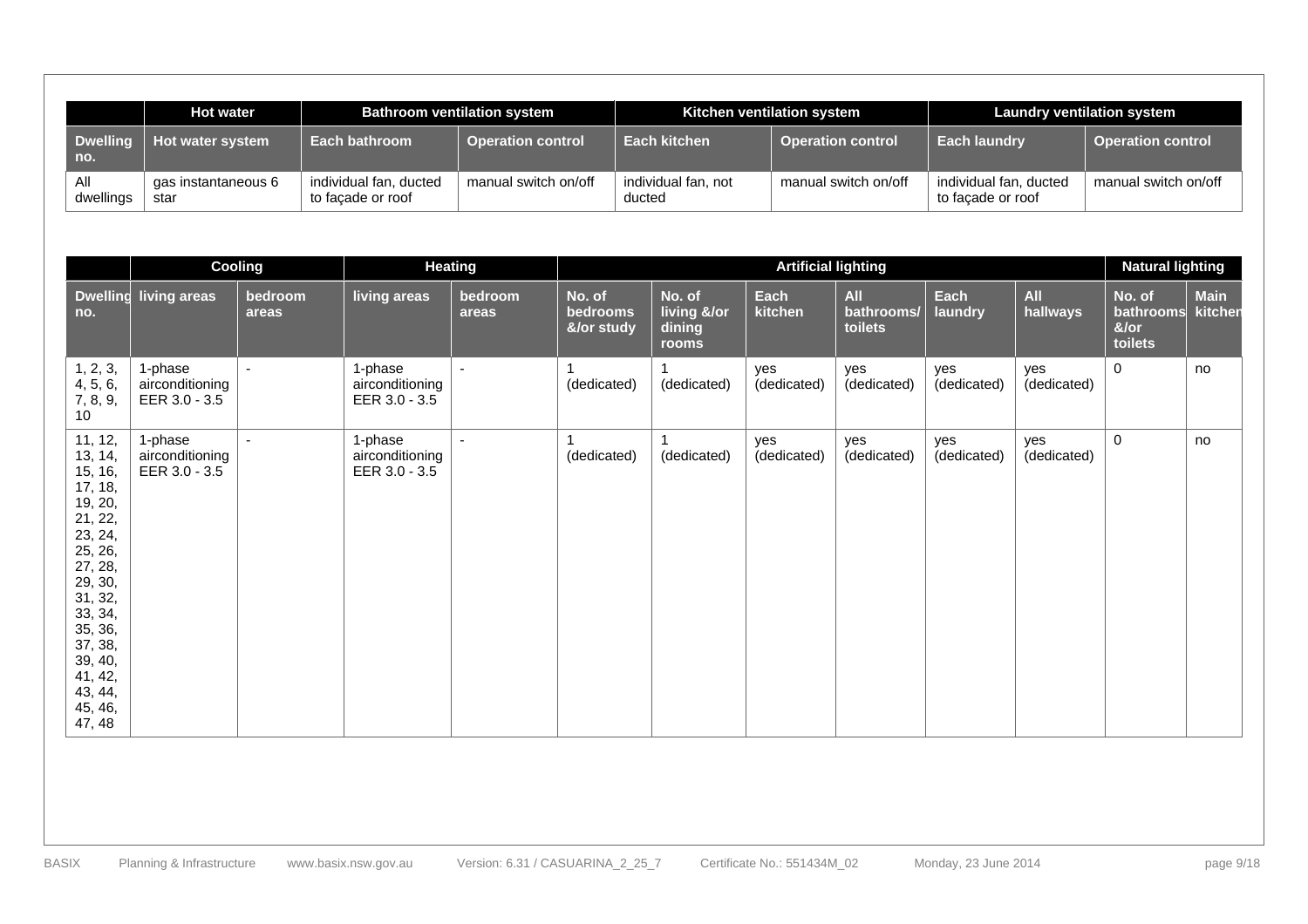|                                                                                                                                                                                                              | Individual pool               |                          | Individual spa               |                |                                |                |                                       | Appliances & other efficiency measures |                          |                         |                                                  |                                                                |
|--------------------------------------------------------------------------------------------------------------------------------------------------------------------------------------------------------------|-------------------------------|--------------------------|------------------------------|----------------|--------------------------------|----------------|---------------------------------------|----------------------------------------|--------------------------|-------------------------|--------------------------------------------------|----------------------------------------------------------------|
| <b>Dwelling</b><br>no.                                                                                                                                                                                       | <b>Pool heating</b><br>system | <b>Timer</b>             | <b>Spa heating</b><br>system | <b>Timer</b>   | <b>Kitchen</b><br>cooktop/oven | Refrigerator   | Well<br>ventilated<br>fridge<br>space | <b>Dishwasher</b>                      | <b>Clothes</b><br>washer | <b>Clothes</b><br>dryer | Indoor or<br>sheltered<br>clothes<br>drying line | Private<br>outdoor or<br>unsheltered<br>clothes<br>drying line |
| 1, 2, 3,<br>4, 5, 6,<br>7, 8, 9,<br>10                                                                                                                                                                       | $\sim$                        | $\sim$                   | $\sim$                       | $\sim$         | gas cooktop &<br>electric oven | $\blacksquare$ | no                                    | 2.5 star                               | $\sim$                   | 2 star                  | $\mathbf{r}$                                     | $\sim$                                                         |
| 11, 12,<br>13, 14,<br>15, 16,<br>17, 18,<br>19, 20,<br>21, 22,<br>23, 24,<br>25, 26,<br>27, 28,<br>29, 30,<br>31, 32,<br>33, 34,<br>35, 36,<br>37, 38,<br>39, 40,<br>41, 42,<br>43, 44,<br>45, 46,<br>47, 48 | $\sim$                        | $\overline{\phantom{a}}$ | $\sim$                       | $\blacksquare$ | gas cooktop &<br>electric oven | $\blacksquare$ | no                                    | 2.5 star                               | $\sim$                   | 2 star                  | $\mathbf{r}$                                     | $\blacksquare$                                                 |

| (iii) Thermal Comfort                                                                                                                                                                                                                                                                                                                                                                                                                                                                                                                               | Show on<br>DA plans | Show on CC/CDC<br>plans & specs | <b>Certifier</b><br>check |
|-----------------------------------------------------------------------------------------------------------------------------------------------------------------------------------------------------------------------------------------------------------------------------------------------------------------------------------------------------------------------------------------------------------------------------------------------------------------------------------------------------------------------------------------------------|---------------------|---------------------------------|---------------------------|
| (a) The applicant must attach the certificate referred to under "Assessor details" on the front page of this BASIX certificate (the<br>"Assessor Certificate") to the development application and construction certificate application for the proposed development (or, if<br>the applicant is applying for a complying development certificate for the proposed development, to that application). The applicant<br>must also attach the Assessor Certificate to the application for a final occupation certificate for the proposed development. |                     |                                 |                           |
| (b) The Assessor Certificate must have been issued by an Accredited Assessor in accordance with the Thermal Comfort Protocol.                                                                                                                                                                                                                                                                                                                                                                                                                       |                     |                                 |                           |
| (c) The details of the proposed development on the Assessor Certificate must be consistent with the details shown in this BASIX<br>Certificate, including the details shown in the "Thermal Loads" table below.                                                                                                                                                                                                                                                                                                                                     |                     |                                 |                           |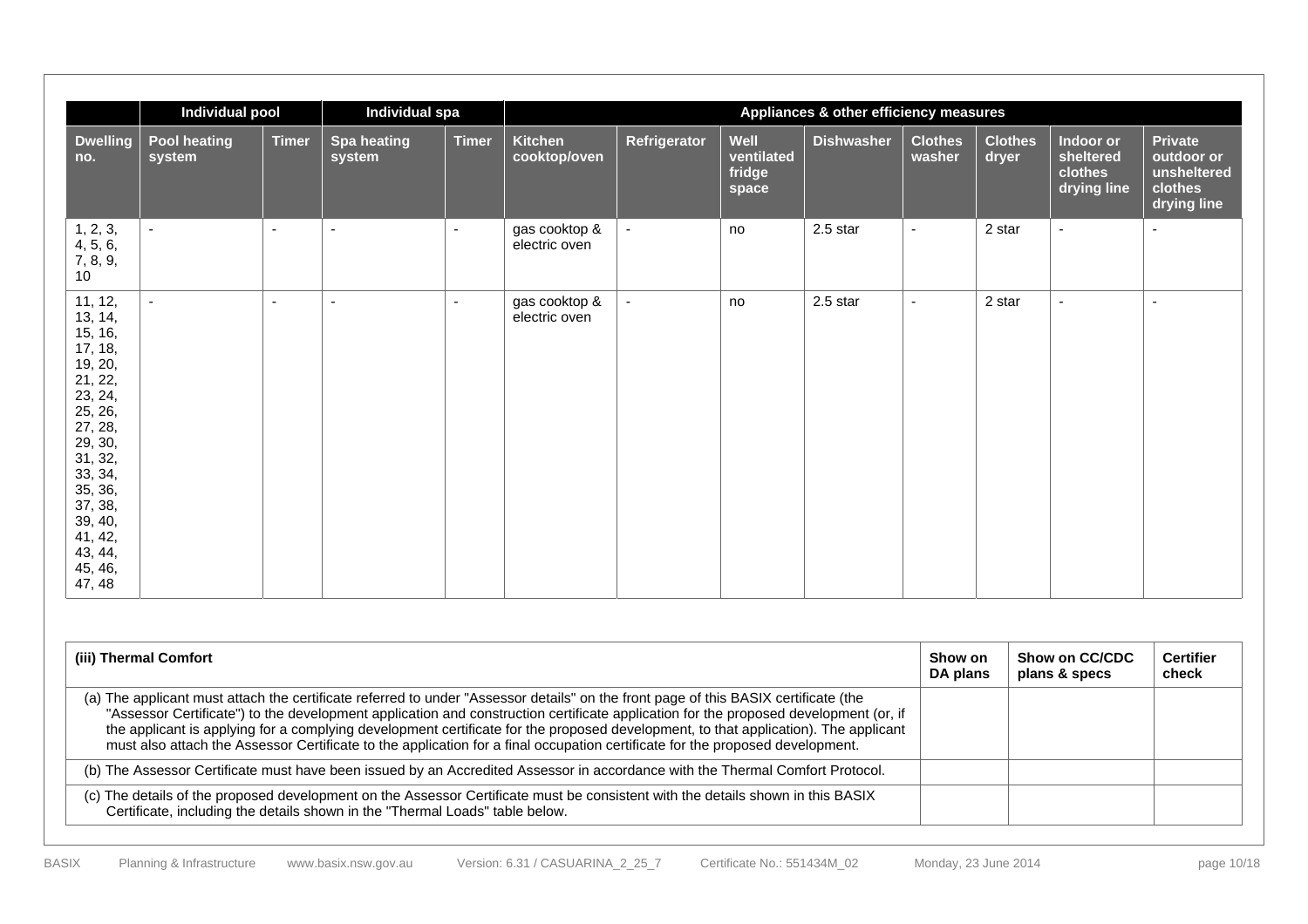| (iii) Thermal Comfort                                                                                                                                                                                                                                                                                                                        | Show on<br>DA plans | Show on CC/CDC<br>plans & specs | <b>Certifier</b><br>check |
|----------------------------------------------------------------------------------------------------------------------------------------------------------------------------------------------------------------------------------------------------------------------------------------------------------------------------------------------|---------------------|---------------------------------|---------------------------|
| (d) The applicant must show on the plans accompanying the development application for the proposed development, all matters<br>which the Thermal Comfort Protocol requires to be shown on those plans. Those plans must bear a stamp of endorsement from<br>the Accredited Assessor, to certify that this is the case.                       |                     |                                 |                           |
| (e) The applicant must show on the plans accompanying the application for a construction certificate (or complying development<br>certificate, if applicable), all thermal performance specifications set out in the Assessor Certificate, and all aspects of the proposed<br>development which were used to calculate those specifications. |                     |                                 |                           |
| (f) The applicant must construct the development in accordance with all thermal performance specifications set out in the Assessor<br>Certificate, and in accordance with those aspects of the development application or application for a complying development<br>certificate which were used to calculate those specifications.          |                     |                                 |                           |
| (g) Where there is an in-slab heating or cooling system, the applicant must:                                                                                                                                                                                                                                                                 |                     |                                 |                           |
| (aa) Install insulation with an R-value of not less than 1.0 around the vertical edges of the perimeter of the slab; or                                                                                                                                                                                                                      |                     |                                 |                           |
| (bb) On a suspended floor, install insulation with an R-value of not less than 1.0 underneath the slab and around the vertical<br>edges of the perimeter of the slab.                                                                                                                                                                        |                     |                                 |                           |
| (h) The applicant must construct the floors and walls of the development in accordance with the specifications listed in the table<br>below.                                                                                                                                                                                                 |                     |                                 |                           |

|              | <b>Thermal loads</b>                                  |                                                       |  |  |  |  |
|--------------|-------------------------------------------------------|-------------------------------------------------------|--|--|--|--|
| Dwelling no. | Area adjusted heating load (in mJ/m <sup>2</sup> /yr) | Area adjusted cooling load (in mJ/m <sup>2</sup> /yr) |  |  |  |  |
|              | 45.2                                                  | 23.3                                                  |  |  |  |  |
| 2            | 37.8                                                  | 29.6                                                  |  |  |  |  |
| 3            | 36                                                    | 28.7                                                  |  |  |  |  |
| 4            | 37                                                    | 28                                                    |  |  |  |  |
| 5            | 36.7                                                  | 28.2                                                  |  |  |  |  |
| 6            | 42.1                                                  | 23.7                                                  |  |  |  |  |
| 7            | 44.6                                                  | 24.1                                                  |  |  |  |  |
| 8            | 37.8                                                  | 28.7                                                  |  |  |  |  |
| 9            | 35.9                                                  | 28.1                                                  |  |  |  |  |
| 10           | 37                                                    | 27.4                                                  |  |  |  |  |
| 11           | 36.7                                                  | 27.3                                                  |  |  |  |  |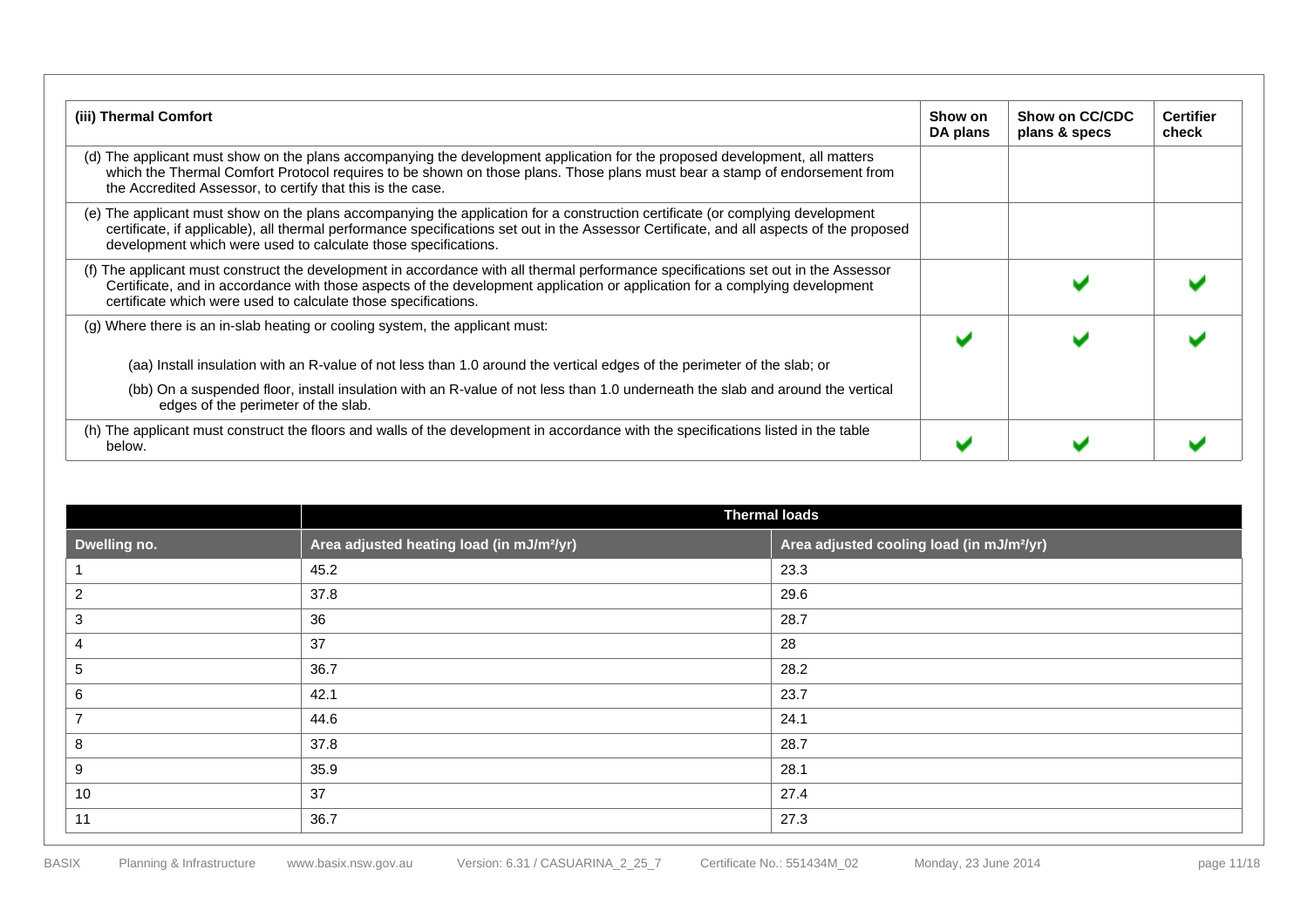|                 |                                                       | <b>Thermal loads</b>                                  |  |  |  |  |  |  |
|-----------------|-------------------------------------------------------|-------------------------------------------------------|--|--|--|--|--|--|
| Dwelling no.    | Area adjusted heating load (in mJ/m <sup>2</sup> /yr) | Area adjusted cooling load (in mJ/m <sup>2</sup> /yr) |  |  |  |  |  |  |
| 12              | 42.1                                                  | 22.6                                                  |  |  |  |  |  |  |
| 13              | 44.5                                                  | 23.5                                                  |  |  |  |  |  |  |
| 14              | 37.6                                                  | 28.4                                                  |  |  |  |  |  |  |
| 15              | 33                                                    | 29.5                                                  |  |  |  |  |  |  |
| 16              | 36.8                                                  | 27.8                                                  |  |  |  |  |  |  |
| 17              | 35.8                                                  | 27.8                                                  |  |  |  |  |  |  |
| 18              | 39.3                                                  | 23                                                    |  |  |  |  |  |  |
| 19              | 58.9                                                  | 14.9                                                  |  |  |  |  |  |  |
| 20              | 64.6                                                  | 16.3                                                  |  |  |  |  |  |  |
| 21              | 61.7                                                  | 19.2                                                  |  |  |  |  |  |  |
| 22              | 60.3                                                  | 18.1                                                  |  |  |  |  |  |  |
| 23              | 62                                                    | 16.1                                                  |  |  |  |  |  |  |
| 24              | 49.5                                                  | 13.9                                                  |  |  |  |  |  |  |
| 25              | 57.3                                                  | 15.3                                                  |  |  |  |  |  |  |
| 26              | 65                                                    | 15.8                                                  |  |  |  |  |  |  |
| 27              | 61.5                                                  | 18.5                                                  |  |  |  |  |  |  |
| 28              | 61.8                                                  | 18.1                                                  |  |  |  |  |  |  |
| 29              | 62.4                                                  | 16                                                    |  |  |  |  |  |  |
| 30 <sup>°</sup> | 49.8                                                  | 13.9                                                  |  |  |  |  |  |  |
| 31              | 58.9                                                  | 17.4                                                  |  |  |  |  |  |  |
| 32              | 55.7                                                  | 18.8                                                  |  |  |  |  |  |  |
| 33              | 61.6                                                  | 22.2                                                  |  |  |  |  |  |  |
| 34              | 61.5                                                  | 21.3                                                  |  |  |  |  |  |  |
| 35              | 64.5                                                  | 17.4                                                  |  |  |  |  |  |  |
| 36              | 51.6                                                  | 16.3                                                  |  |  |  |  |  |  |
| 37              | 62.2                                                  | 13.5                                                  |  |  |  |  |  |  |
| 38              | 60.8                                                  | 15                                                    |  |  |  |  |  |  |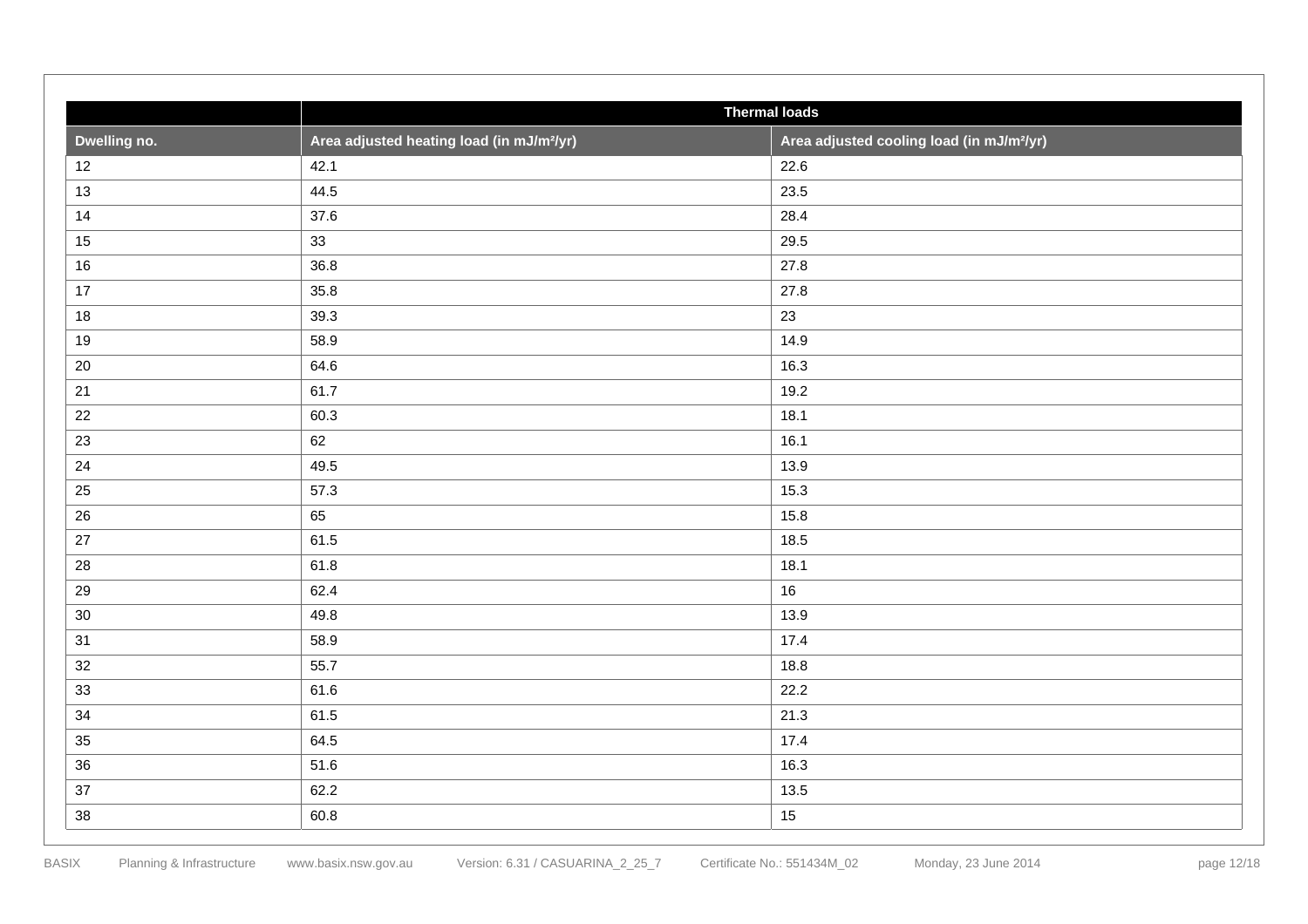| <b>Thermal loads</b> |                                                       |                                                       |  |  |  |
|----------------------|-------------------------------------------------------|-------------------------------------------------------|--|--|--|
| Dwelling no.         | Area adjusted heating load (in mJ/m <sup>2</sup> /yr) | Area adjusted cooling load (in mJ/m <sup>2</sup> /yr) |  |  |  |
| 39                   | 60.8                                                  | 22.6                                                  |  |  |  |
| 40                   | 60.9                                                  | 21.5                                                  |  |  |  |
| 41                   | 56.8                                                  | 14.4                                                  |  |  |  |
| 42                   | 64.3                                                  | 13.9                                                  |  |  |  |
| 43                   | 54.4                                                  | 20.7                                                  |  |  |  |
| 44                   | 50.1                                                  | 21                                                    |  |  |  |
| 45                   | 48.1                                                  | 28.4                                                  |  |  |  |
| 46                   | 61.5                                                  | 27.7                                                  |  |  |  |
| 47                   | 48.2                                                  | 19.6                                                  |  |  |  |
| All other dwellings  | 62.5                                                  | 20.6                                                  |  |  |  |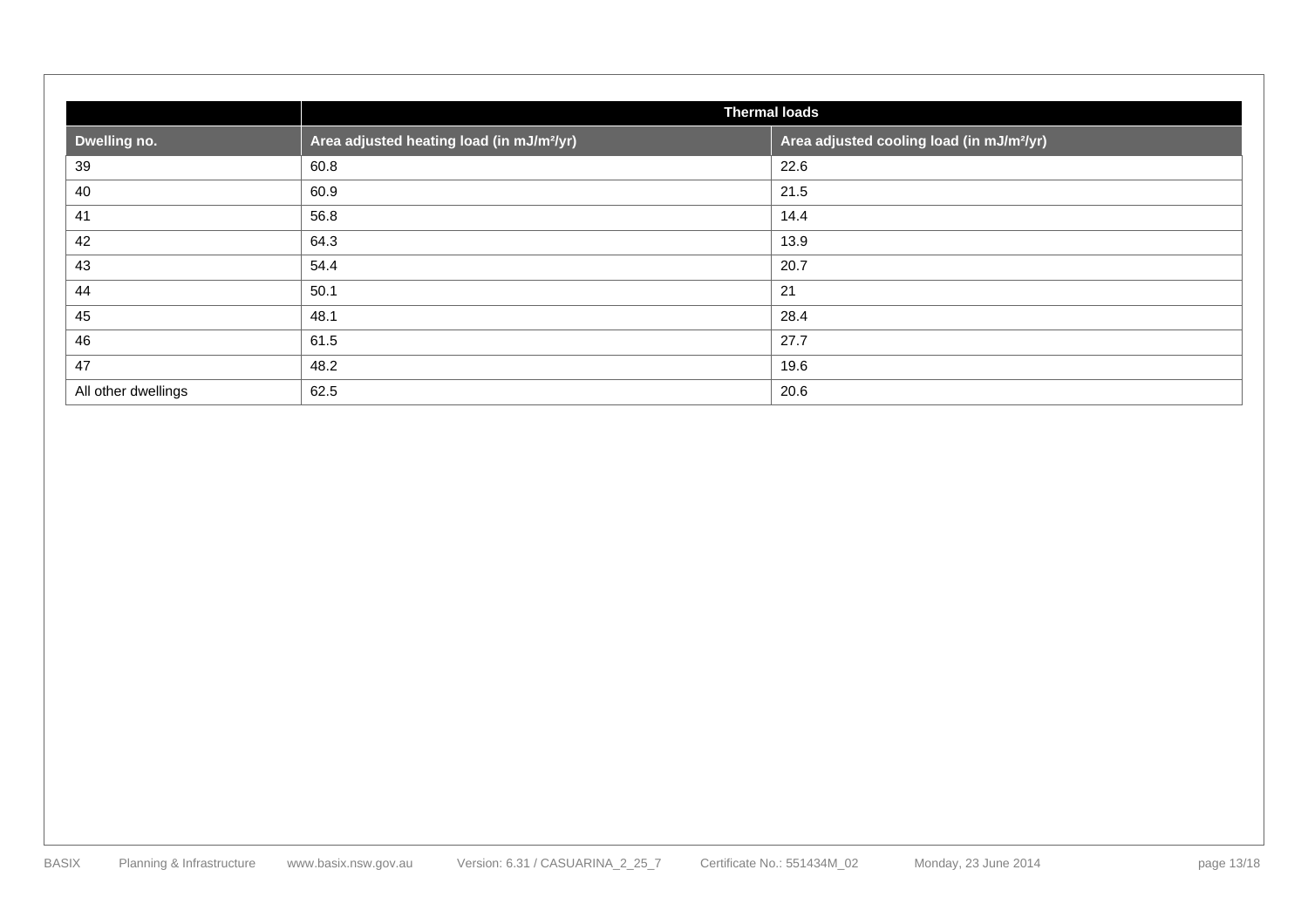### **(b) Common areas and central systems/facilities**

| (i) Water                                                                                                                                                                                                                                                                                     | Show on<br>DA plans | Show on CC/CDC<br>plans & specs | <b>Certifier</b><br>check |
|-----------------------------------------------------------------------------------------------------------------------------------------------------------------------------------------------------------------------------------------------------------------------------------------------|---------------------|---------------------------------|---------------------------|
| (a) If, in carrying out the development, the applicant installs a showerhead, toilet, tap or clothes washer into a common area, then that<br>item must meet the specifications listed for it in the table.                                                                                    |                     |                                 |                           |
| (b) The applicant must install (or ensure that the development is serviced by) the alternative water supply system(s) specified in the<br>"Central systems" column of the table below. In each case, the system must be sized, be configured, and be connected, as<br>specified in the table. |                     |                                 |                           |
| (c) A swimming pool or spa listed in the table must not have a volume (in kLs) greater than that specified for the pool or spa in the<br>table.                                                                                                                                               |                     |                                 |                           |
| (d) A pool or spa listed in the table must have a cover or shading if specified for the pool or spa in the table.                                                                                                                                                                             |                     |                                 |                           |
| (e) The applicant must install each fire sprinkler system listed in the table so that the system is configured as specified in the table.                                                                                                                                                     |                     |                                 |                           |
| (f) The applicant must ensure that the central cooling system for a cooling tower is configured as specified in the table.                                                                                                                                                                    |                     |                                 |                           |

| Common area         | <b>Showerheads rating</b> | <b>Toilets rating</b>                         | Taps rating | <b>Clothes washers rating</b> |
|---------------------|---------------------------|-----------------------------------------------|-------------|-------------------------------|
| All common<br>areas | no common facility        | 4 star<br>the contract of the contract of the | 4 star      | no common laundry facility    |

| <b>Central systems</b>                               | <b>Size</b> | Configuration                                                                                                                                                                                                                                                                                                                                                                                                    | <b>Connection (to allow for)</b>                                                                                             |
|------------------------------------------------------|-------------|------------------------------------------------------------------------------------------------------------------------------------------------------------------------------------------------------------------------------------------------------------------------------------------------------------------------------------------------------------------------------------------------------------------|------------------------------------------------------------------------------------------------------------------------------|
| Central water tank -<br>rainwater or stormwater (No. | 20000       | To collect run-off from at least:<br>- 200 square metres of roof area of buildings in the<br>development<br>- 200 square metres of impervious area in the development<br>- 0 square metres of garden/lawn area in the development<br>- 0 square metres of planter box area in the development<br>(excluding, in each case, any area which drains to, or<br>supplies, any other alternative water supply system). | - irrigation of 80 square metres of common landscaped area<br>on the site<br>- car washing in 1 car washing bays on the site |
| Fire sprinkler system (No. 1)                        |             |                                                                                                                                                                                                                                                                                                                                                                                                                  |                                                                                                                              |
| Fire sprinkler system (No. 2)                        |             |                                                                                                                                                                                                                                                                                                                                                                                                                  |                                                                                                                              |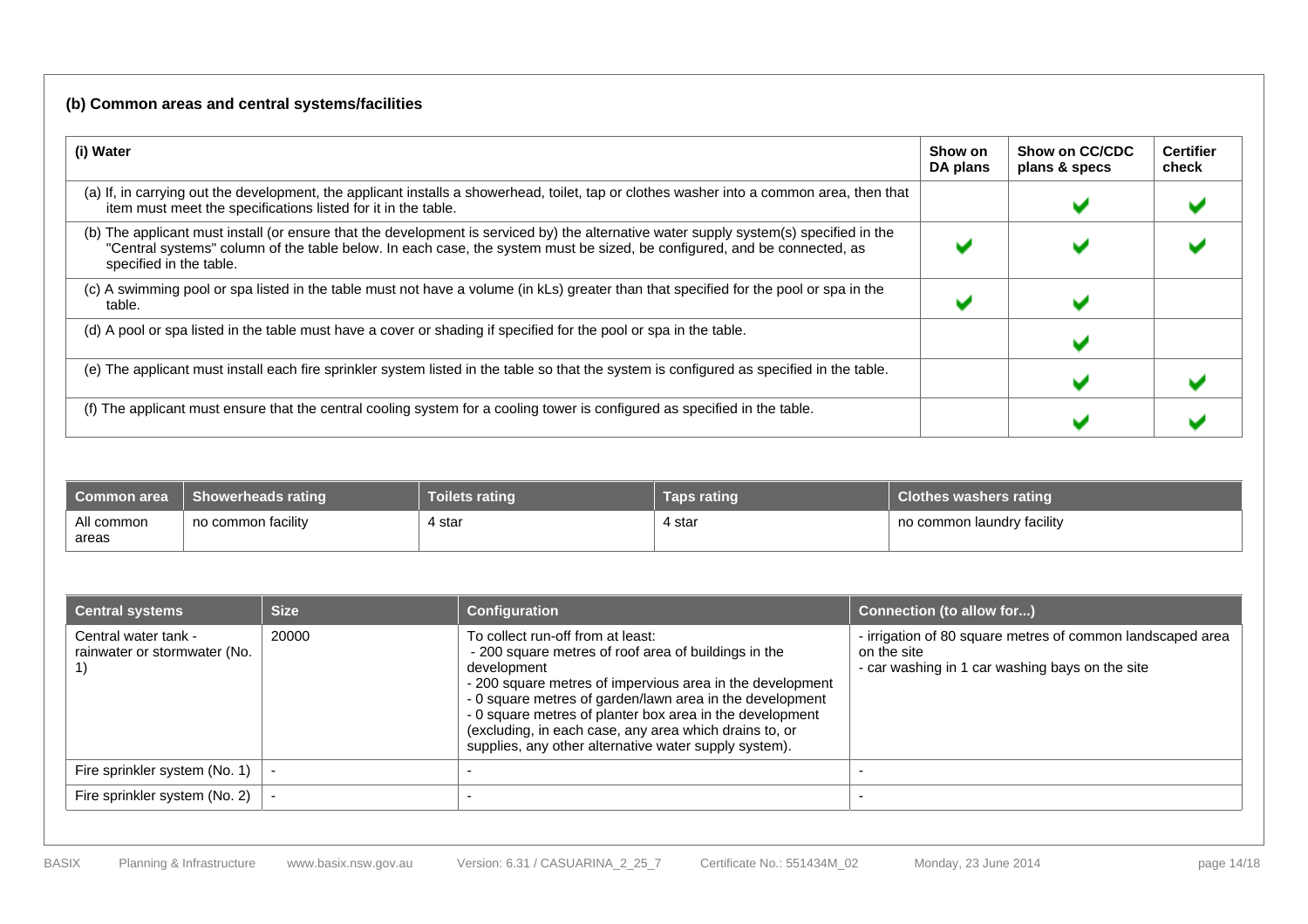| (ii) Energy                                                                                                                                                                                                                                                                                                                                                                                                                      | Show on<br>DA plans | Show on CC/CDC<br>plans & specs | <b>Certifier</b><br>check |
|----------------------------------------------------------------------------------------------------------------------------------------------------------------------------------------------------------------------------------------------------------------------------------------------------------------------------------------------------------------------------------------------------------------------------------|---------------------|---------------------------------|---------------------------|
| (a) If, in carrying out the development, the applicant installs a ventilation system to service a common area specified in the table<br>below, then that ventilation system must be of the type specified for that common area, and must meet the efficiency measure<br>specified.                                                                                                                                               |                     |                                 |                           |
| (b) In carrying out the development, the applicant must install, as the "primary type of artificial lighting" for each common area<br>specified in the table below, the lighting specified for that common area. This lighting must meet the efficiency measure specified.<br>The applicant must also install a centralised lighting control system or Building Management System (BMS) for the common area,<br>where specified. |                     |                                 |                           |
| (c) The applicant must install the systems and fixtures specified in the "Central energy systems" column of the table below. In each<br>case, the system or fixture must be of the type, and meet the specifications, listed for it in the table.                                                                                                                                                                                |                     |                                 |                           |

|                                  |                                   | <b>Common area ventilation system</b>    |                                                      | <b>Common area lighting</b>           |                                       |
|----------------------------------|-----------------------------------|------------------------------------------|------------------------------------------------------|---------------------------------------|---------------------------------------|
| <b>Common area</b>               | <b>Ventilation system type</b>    | <b>Ventilation efficiency</b><br>measure | <b>Primary type of artificial</b><br><b>lighting</b> | <b>Lighting efficiency</b><br>measure | <b>Lighting control</b><br>system/BMS |
| Car park area (No. 1)            | ventilation (supply +<br>exhaust) | carbon monoxide monitor +<br>VSD fan     | fluorescent                                          | zoned switching with motion<br>sensor | Yes                                   |
| Car park area (No. 2)            | ventilation (supply +<br>exhaust) | carbon monoxide monitor +<br>VSD fan     | fluorescent                                          | zoned switching with motion<br>sensor | Yes                                   |
| Lift car $(No. 1)$               |                                   | $\overline{\phantom{a}}$                 | halogen                                              | connected to lift call button         | <b>No</b>                             |
| Lift car $(No. 2)$               |                                   | $\overline{\phantom{a}}$                 | halogen                                              | connected to lift call button         | <b>No</b>                             |
| Lift motor room (No. 1)          | no mechanical ventilation         | $\overline{\phantom{a}}$                 | fluorescent                                          | manual on / manual off                | No.                                   |
| Lift motor room (No. 2)          | no mechanical ventilation         | $\overline{\phantom{a}}$                 | fluorescent                                          | manual on / manual off                | <b>No</b>                             |
| Switch room (No. 1)              | ventilation supply only           | none ie. continuous                      | fluorescent                                          | manual on / manual off                | No.                                   |
| Switch room (No. 2)              | ventilation supply only           | none ie. continuous                      | fluorescent                                          | manual on / manual off                | <b>No</b>                             |
| Garbage room (No. 1)             | ventilation exhaust only          | $\overline{\phantom{a}}$                 | fluorescent                                          | motion sensors                        | <b>No</b>                             |
| Community room (No. 1)           | ventilation supply only           | time clock or BMS controlled             | fluorescent                                          | manual on / manual off                | No.                                   |
| Plant or service room (No.       | ventilation (supply +<br>exhaust) | thermostatically controlled              | fluorescent                                          | manual on / manual off                | No.                                   |
| Plant or service room (No.<br>2) | ventilation (supply +<br>exhaust) | thermostatically controlled              | fluorescent                                          | manual on / manual off                | <b>No</b>                             |
| Caretaker's room                 | no mechanical ventilation         | $\overline{\phantom{a}}$                 | fluorescent                                          | manual on / manual off                | <b>No</b>                             |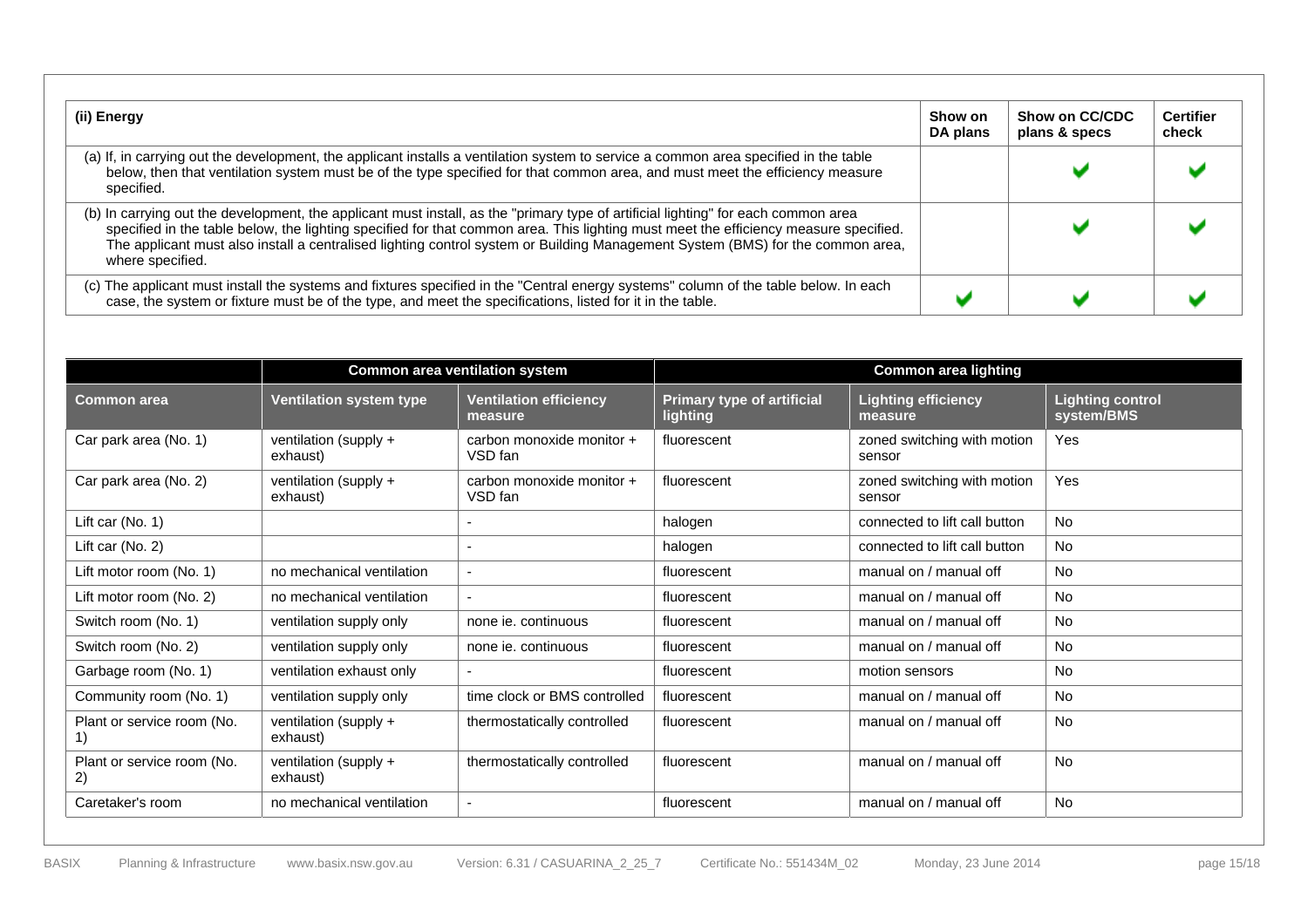|                              |                                | <b>Common area ventilation system</b>    |                                               | <b>Common area lighting</b>           |                                       |
|------------------------------|--------------------------------|------------------------------------------|-----------------------------------------------|---------------------------------------|---------------------------------------|
| Common area                  | <b>Ventilation system type</b> | <b>Ventilation efficiency</b><br>measure | <b>Primary type of artificial</b><br>lighting | <b>Lighting efficiency</b><br>measure | <b>Lighting control</b><br>system/BMS |
| Disabled WC                  | ventilation exhaust only       | none ie, continuous                      | fluorescent                                   | manual on / manual off                | <b>No</b>                             |
| Kitchen                      | no mechanical ventilation      | -                                        | fluorescent                                   | manual on / manual off                | <b>No</b>                             |
| Cleaner's Room               | no mechanical ventilation      | $\overline{\phantom{a}}$                 | fluorescent                                   | manual on / manual off                | No                                    |
| Female WC                    | ventilation exhaust only       | none ie. continuous                      | fluorescent                                   | manual on / manual off                | No                                    |
| Male WC                      | ventilation exhaust only       | none je, continuous                      | fluorescent                                   | manual on / manual off                | No                                    |
| Ground floor lobby type (No. | no mechanical ventilation      | $\overline{\phantom{0}}$                 | fluorescent                                   | daylight sensor and motion<br>sensor  | Yes                                   |
| Hallway/lobby type (No. 1)   | no mechanical ventilation      | $\overline{\phantom{0}}$                 | fluorescent                                   | daylight sensor and motion<br>sensor  | Yes                                   |

| <b>Central energy systems</b> | <b>Type</b>                             | <b>Specification</b>                      |
|-------------------------------|-----------------------------------------|-------------------------------------------|
| Lift (No. $1$ )               | gearless traction with V V V<br>F motor | Number of levels (including basement): 11 |
| Lift (No. $2$ )               | gearless traction with V V V<br>F motor | Number of levels (including basement): 11 |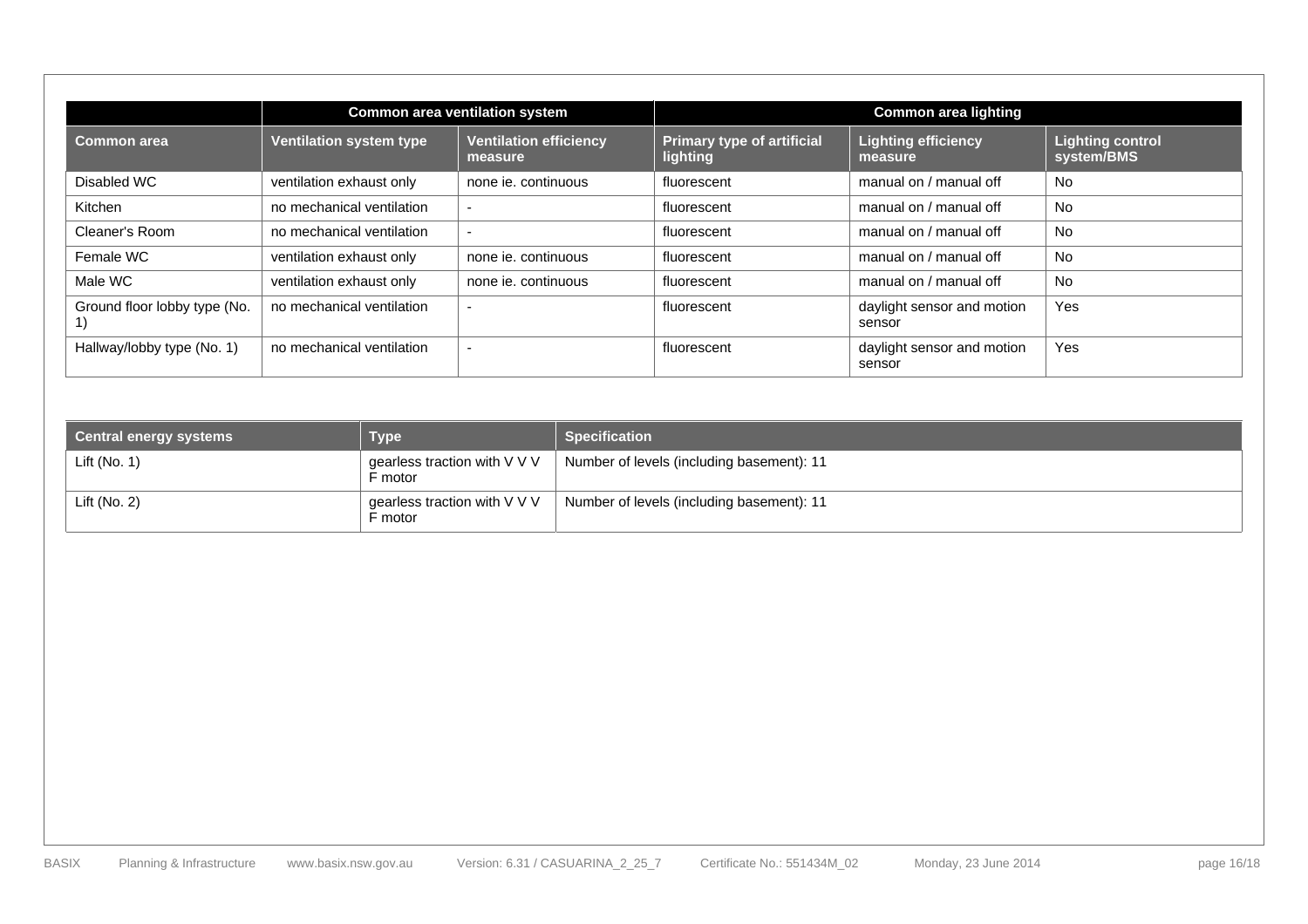### **4. Commitments for common areas and central systems/facilities for the development (non-building specific)**

#### **(b) Common areas and central systems/facilities**

| (i) Water                                                                                                                                                                                                                                                                                     | Show on<br>DA plans | Show on CC/CDC<br>plans & specs | <b>Certifier</b><br>check |
|-----------------------------------------------------------------------------------------------------------------------------------------------------------------------------------------------------------------------------------------------------------------------------------------------|---------------------|---------------------------------|---------------------------|
| (a) If, in carrying out the development, the applicant installs a showerhead, toilet, tap or clothes washer into a common area, then that<br>item must meet the specifications listed for it in the table.                                                                                    |                     |                                 |                           |
| (b) The applicant must install (or ensure that the development is serviced by) the alternative water supply system(s) specified in the<br>"Central systems" column of the table below. In each case, the system must be sized, be configured, and be connected, as<br>specified in the table. |                     |                                 |                           |
| (c) A swimming pool or spa listed in the table must not have a volume (in kLs) greater than that specified for the pool or spa in the<br>table.                                                                                                                                               |                     |                                 |                           |
| (d) A pool or spa listed in the table must have a cover or shading if specified for the pool or spa in the table.                                                                                                                                                                             |                     |                                 |                           |
| (e) The applicant must install each fire sprinkler system listed in the table so that the system is configured as specified in the table.                                                                                                                                                     |                     |                                 |                           |
| (f) The applicant must ensure that the central cooling system for a cooling tower is configured as specified in the table.                                                                                                                                                                    |                     |                                 |                           |

| ∎ Common area       | <b>Showerheads rating</b> | Toilets rating ˈ | Taps rating | <b>Clothes washers rating</b> |
|---------------------|---------------------------|------------------|-------------|-------------------------------|
| All common<br>areas | no common facility        | 4 star           | 4 star      | no common laundry facility    |

| (ii) Energy                                                                                                                                                                                                                                                                                                                                                                                                                      | Show on<br>DA plans | Show on CC/CDC<br>plans & specs | <b>Certifier</b><br>check |
|----------------------------------------------------------------------------------------------------------------------------------------------------------------------------------------------------------------------------------------------------------------------------------------------------------------------------------------------------------------------------------------------------------------------------------|---------------------|---------------------------------|---------------------------|
| (a) If, in carrying out the development, the applicant installs a ventilation system to service a common area specified in the table<br>below, then that ventilation system must be of the type specified for that common area, and must meet the efficiency measure<br>specified.                                                                                                                                               |                     |                                 |                           |
| (b) In carrying out the development, the applicant must install, as the "primary type of artificial lighting" for each common area<br>specified in the table below, the lighting specified for that common area. This lighting must meet the efficiency measure specified.<br>The applicant must also install a centralised lighting control system or Building Management System (BMS) for the common area,<br>where specified. |                     |                                 |                           |
| (c) The applicant must install the systems and fixtures specified in the "Central energy systems" column of the table below. In each<br>case, the system or fixture must be of the type, and meet the specifications, listed for it in the table.                                                                                                                                                                                |                     |                                 |                           |